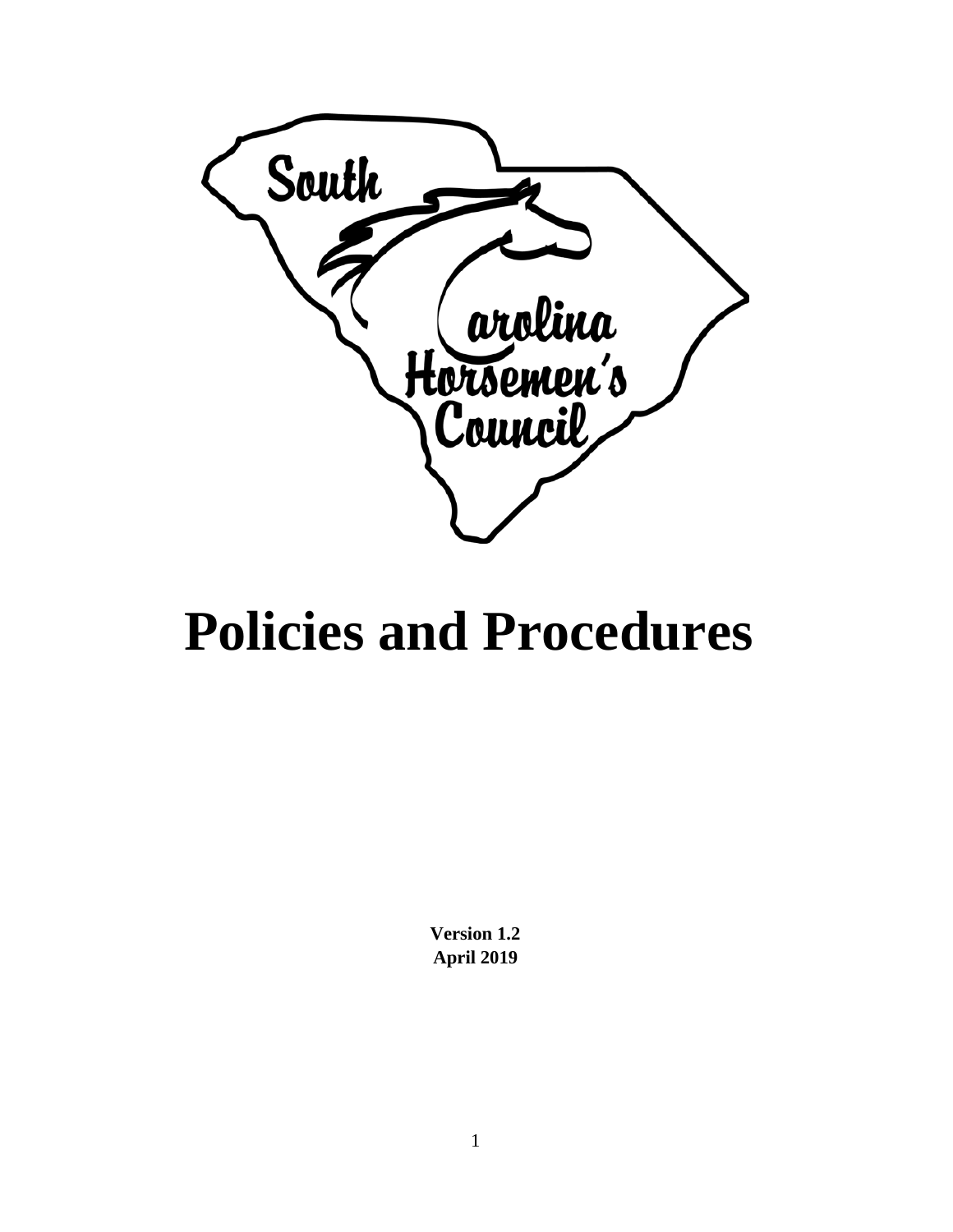#### **What are the SCHC Policies and Procedures?**

The Policies and Procedures of an organization contain the fundamental principles which govern its operation and do not replace or revise the By-laws. Specific Policies and Procedures serve to clarify SCHC purpose, delineate basic structure and provide the cornerstone for an effective organization. They allow members of the Board, the general membership, and potential members to have a better understanding of what the organization is and how it functions. They are fluid and allow for change while more clearly defining responsibilities and strengthening accountability.

#### **What are By-laws?**

The By-laws establish the general rules of guidance by which the group is to function. By-laws outline the procedures SCHC must follow to conduct business in an orderly manner. The By-laws are SCHC's basic structure and methods of operation in writing. The SCHC By-laws are a legal document. They define how the SCHC operates as a 501c3 organization. The By-laws provide authority and power of the officers, members, and established procedures to be followed with respect to the SCHC as a whole. They have a direct bearing on the rights of members within the organization.

#### **Why have both Policies and Procedures and Bylaws?**

Policies and Procedures and Bylaws are together to provide structure for the SCHC and provide guidance to promote orderly functioning. When the membership or board of directors cannot determine the best way to move forward on an issue, both documents will be referenced to determine how to move forward and/or provide guidance.

#### **How do you update or edit these documents?**

The needs of the SCHC will change over time and it is important that the Policies and Procedures and Bylaws are kept up to date to reflect the current state of affairs. The Policies and Procedures and Bylaws should be reviewed regularly. To edit the Policies and Procedures require a board of directors' vote. To modify the Bylaws, require a membership vote.

#### **How are these documents available to members?**

Each of these documents will be available on the SCHC website and should be reviewed by all members. Knowing the content of these documents will assist SCHC members about opportunities for participation and the procedures they should follow to be an active, contributing member. A thorough study of the Policies and Procedures and Bylaws should be a part of officer training and transition.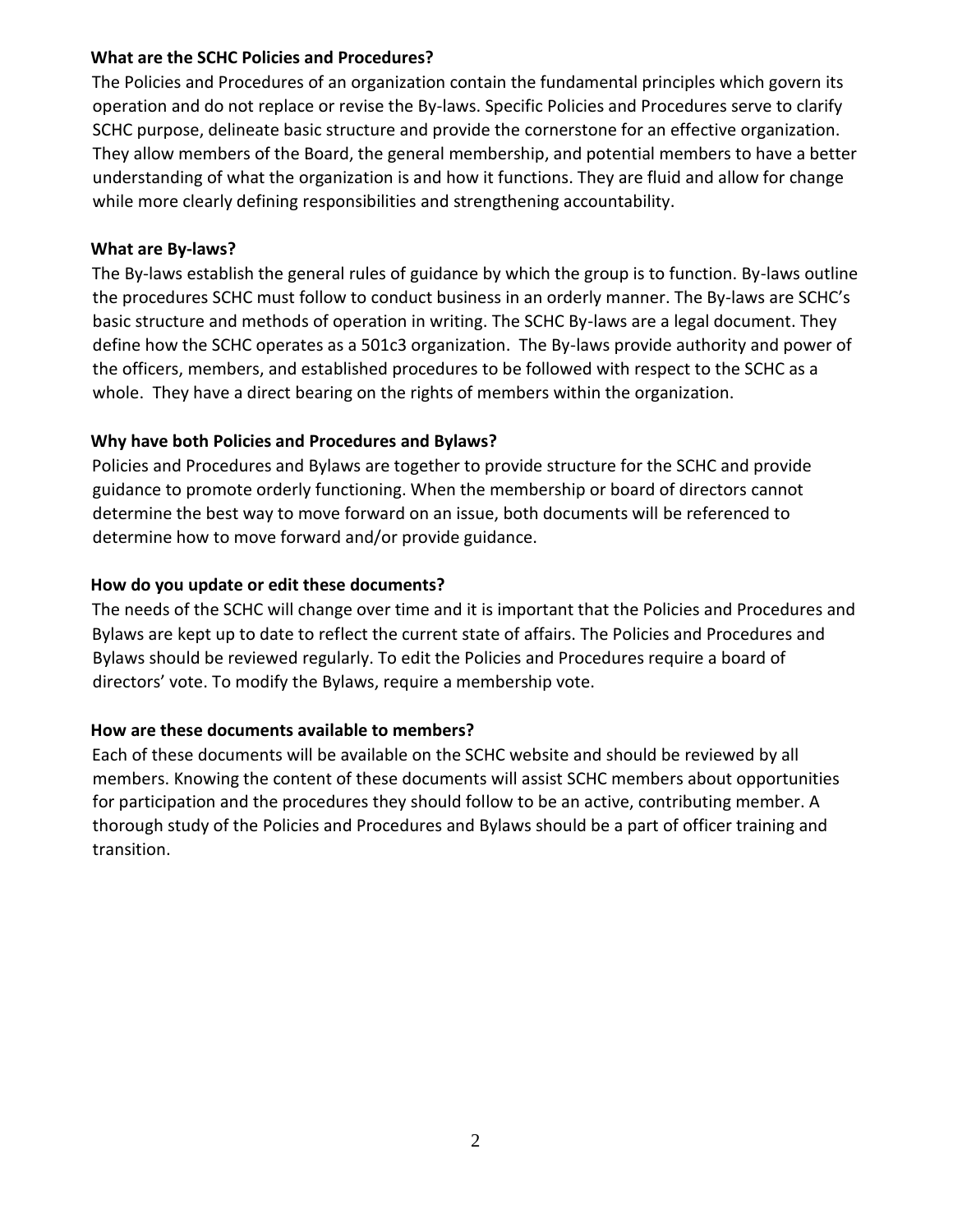# **Table of Contents**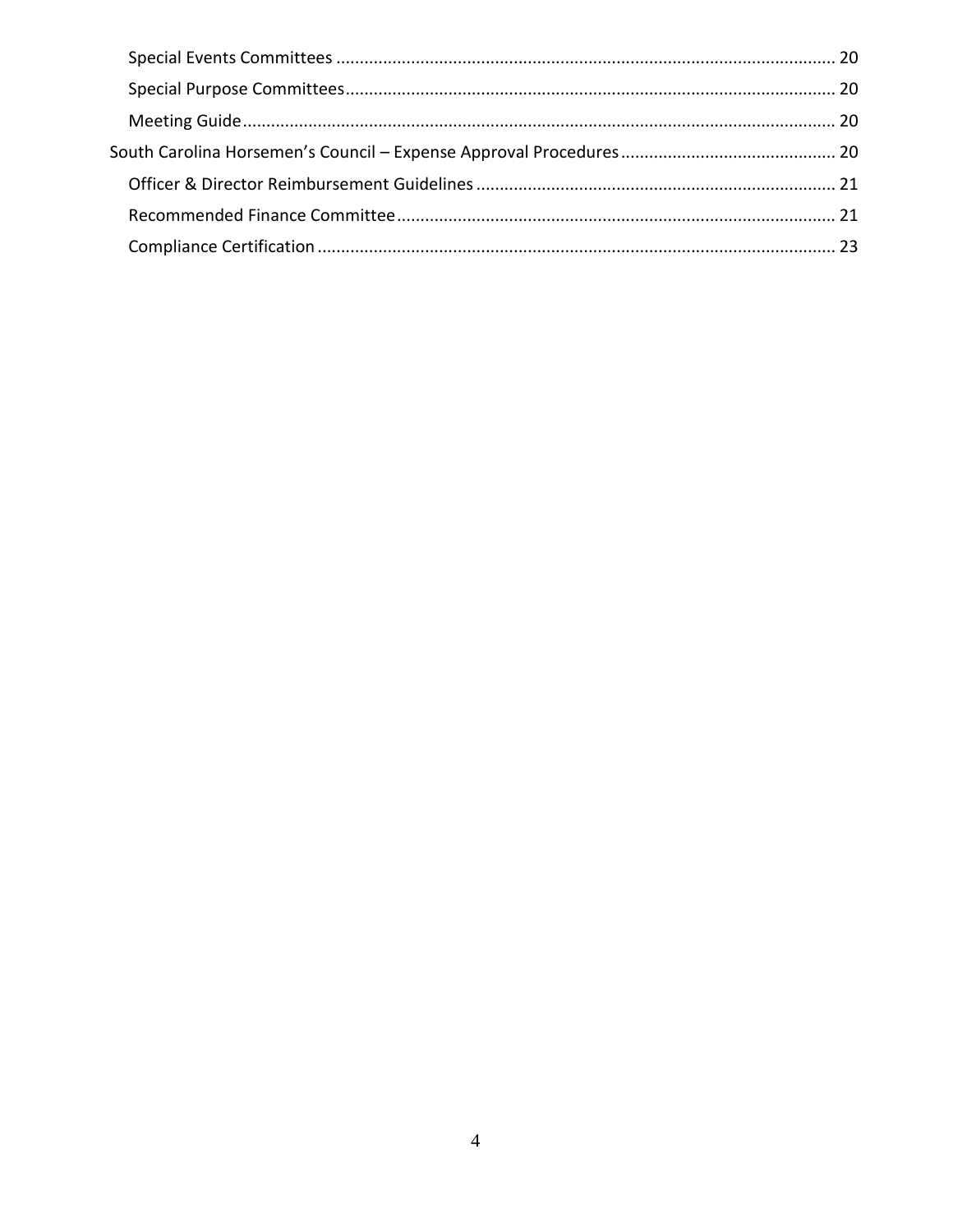# <span id="page-4-0"></span>**The SC Horsemen's Council Board of Directors Position Descriptions**

The only elected officer is the President who must be elected annually. Usually if that person is willing to remain president, he or she is placed on the ballot for reelection. All other officers are approved by the Board of Directors.

The Board of Directors may set the term of officers at 3 years and longer. This can change by BOD vote. It is flexible and does not require general membership vote.

#### <span id="page-4-1"></span>**Overview**

This document is designed to more clearly define the responsibilities of Directors and Officers of The SCHC and strengthen accountability for each function. It does not replace or revise the SCHC Bylaws. It also includes position descriptions for Board support positions and information about special appointments.

#### <span id="page-4-2"></span>**Board of Directors**

- Composed of all elected officers and appointees of the Board
- Act in a professional manner
- Must attend at least half of the Board meetings per calendar year and not miss more than 3 consecutive meetings, except for extenuating circumstances ie: job, death in family, etc.
- Talk with the elected state and local officials in your District
- Actively participate in conducting business of SC Horsemen's Council
- Represent SC Horsemen's Council at equine functions
- Work with local legislators and government officials
- Promote SC Horsemen's Council activities and membership growth
- Support all Board decisions
- Participate on Board level committees
- Participate in Board events and activities
- Adhere to the SCHC Code of Business Conduct and Ethics
- Serve on the SCHC Sponsorship Committee and work to secure sponsors
- Attend Expo and Annual Meeting

#### <span id="page-4-3"></span>**President**

Elected annually at the Annual Meeting of members. Serves as Chief Executive Officer of The South Carolina Horsemen's Council and in that capacity, provides leadership to the Board of Directors, assuring that all areas perform as required, providing support & encouragement to functional leaders, and making recommendations for improvement as needed to fulfill the Council Mission and accomplish the Council goals.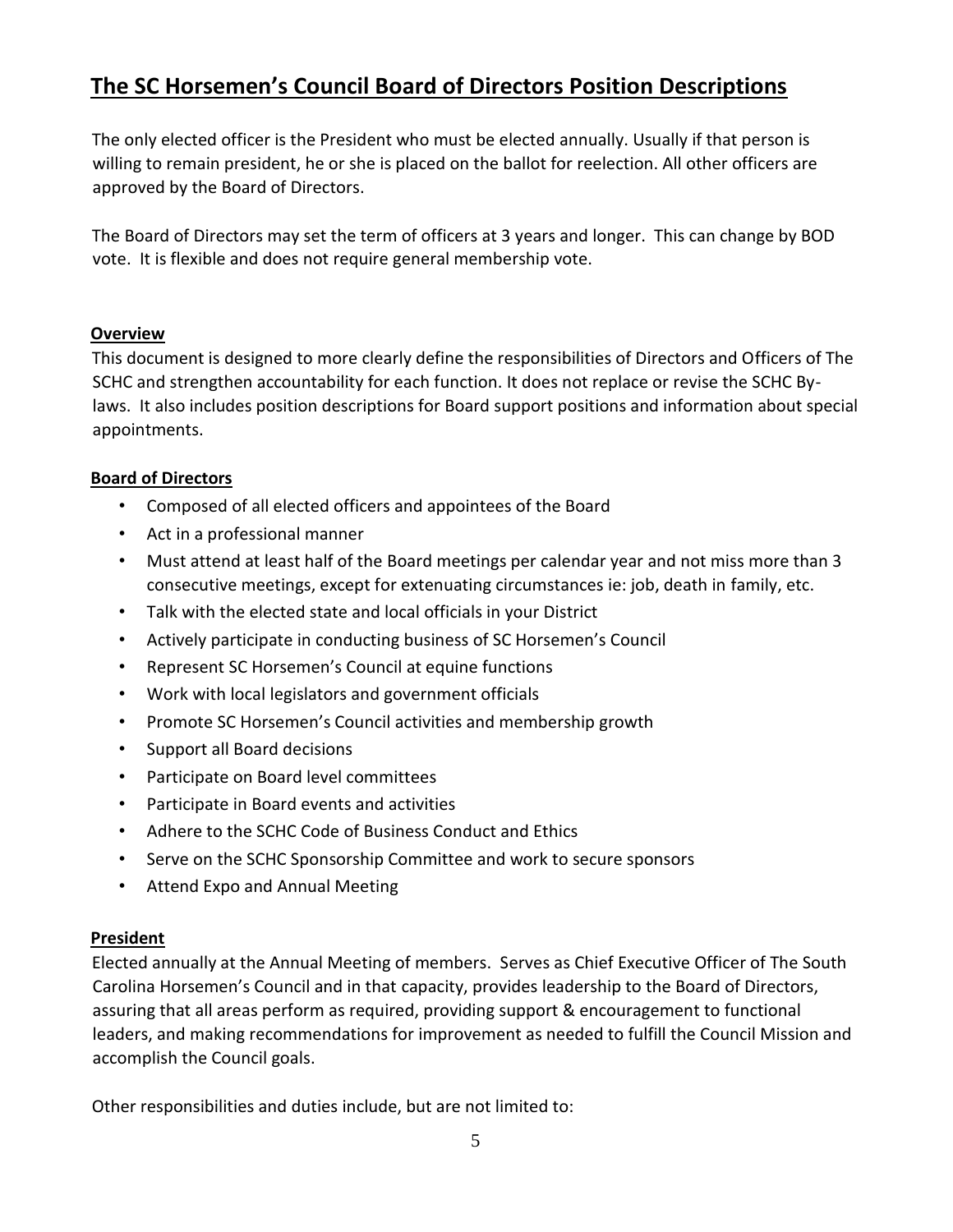- Lead the Board in strategic planning and setting the vision for the Council with-in the context of the SCHC Mission Statement
- Arrange for location(s) & times for Board meetings & notification of members as set forth in by laws when necessary
- Prepare meeting agendas
- Conduct all regular on site and on-line meetings and special Board meetings "according to Robert's Rules of Order" (as per by-laws sec 5.6)
- Represent Horsemen's Council at equine functions, governmental, Farm Bureau Federation, and other related meetings or activities
- Inform Board members of all known current issues on a timely basis
- Assist with developing sponsorships and other funding
- Supervise any administrative office personnel (none at this time)
- Serve on the Finance Committee.
- Serve on Electronic Media/Publications Advisory Committee
- Serve on other committees
- Ensure that the Nominating Committee (Chaired by the First Vice President) is properly staffed in accordance with the By-Laws (sec 4.3) and executes its responsibilities.
- Coordinate "A SC Taste" agricultural exposition with VP governmental affairs. Obtain list of materials from on-line or secretary, secure them and take them to Columbia for set-up. Arrange for food donation.

#### <span id="page-5-0"></span>**Treasurer**

Appointed by the Board of Directors. Responsible for depositing & disbursing funds in accordance with By-laws and as approved by the Board of Directors.

- Establish and maintain good accounting procedures for all funds and fund raisers
- Provide report on income and expenses at each Board meeting
- Issue quarterly and annual reports of financial status
- Maintain all records of transactions for the required period of time
- Provide information to auditors and assist them as requested
- Provide for the collection and documentation of all SCHC funds
- Analyze financial information & recommend actions to improve finances
- Administer the SCHC finances in accordance with By-Laws and 501c3 regulations
- Submit Annual Budget to the BOD for approval
- Chair the Finance Committee
- Serve on Electronic Media/Publications Advisory Committee
- Participate on other Board level committees & activities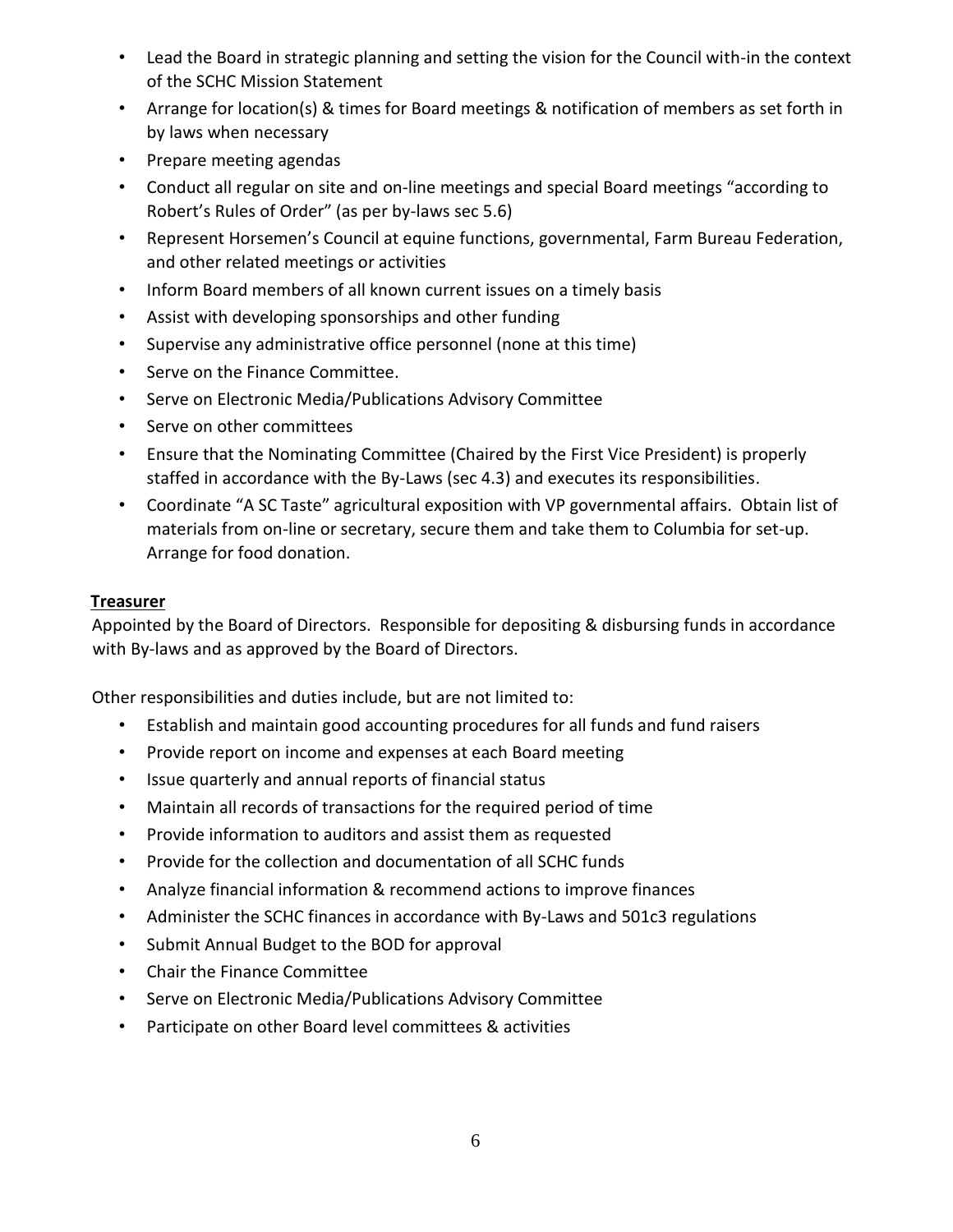#### <span id="page-6-0"></span>**Secretary**

Appointed by the Board of Directors. Responsible for taking minutes and action items of Board meetings and sending to President to send to Board members as soon as possible within one week after each meeting.

Other responsibilities and duties include, but are not limited to:

- Maintain file of meeting minutes, pertinent handouts, and notes and bring to board meetings as needed and ensure they are upload to website archives
- Coordinate with Electronic Media Specialists and Vice President- Administration to ensure that all notices required to be given by The Council are duly given and served
- Coordinate with Electronic Media Specialist and Vice President, Administration to update and maintain contact information on each Board member
- Participate on other Board level committees & activities
- Record counts on all votes on policies, decisions, elections, and any and all information made for motions, seconds, and votes on motions
- Submit for agenda items tabled/votes pending from previous meetings
- Have copy of by-laws available at all meetings
- Maintain copy of Robert's Rules of Order
- Read corrections/ amendments to minutes from previous meeting at each meeting.
- Record that the minutes have been approval
- Review action items at the conclusion of each meeting.
- Read outstanding action items at beginning of each meeting and record status (on going, completed, etc.)
- Coordinate with Electronic Media Specialist and Membership Chair to maintain members' list and have available at all meetings in accordance with by-laws sec 3.7
- Supply introduction packet to new board members including but not limited to: by-laws, job descriptions, district membership roster, etc.
- Serve on Electronic Media/Publications Advisory Committee
- Maintain 0n-line list of items needed for "A SC Taste" agricultural exposition and provide it to President annually before the April date. This list includes items such as table cover with logo, SCHC banner, sponsor banner, bumper stickers, food preparation gloves, foil wrappers, paper towels, hand sanitizer water, brochure holder, etc.

#### <span id="page-6-1"></span>**First Vice President – Administration**

Appointed by the Board of Directors. Responsible for the books, records, and papers of the Council relating to its organization and management as a corporation including the annual updating of the SCHC Code of Business Conduct & Ethics Form.

- Coordinate with Equine Specialist about Dept. of Agriculture activities
- Coordinate with secretary and electronic media specialist to maintain term list of Board Members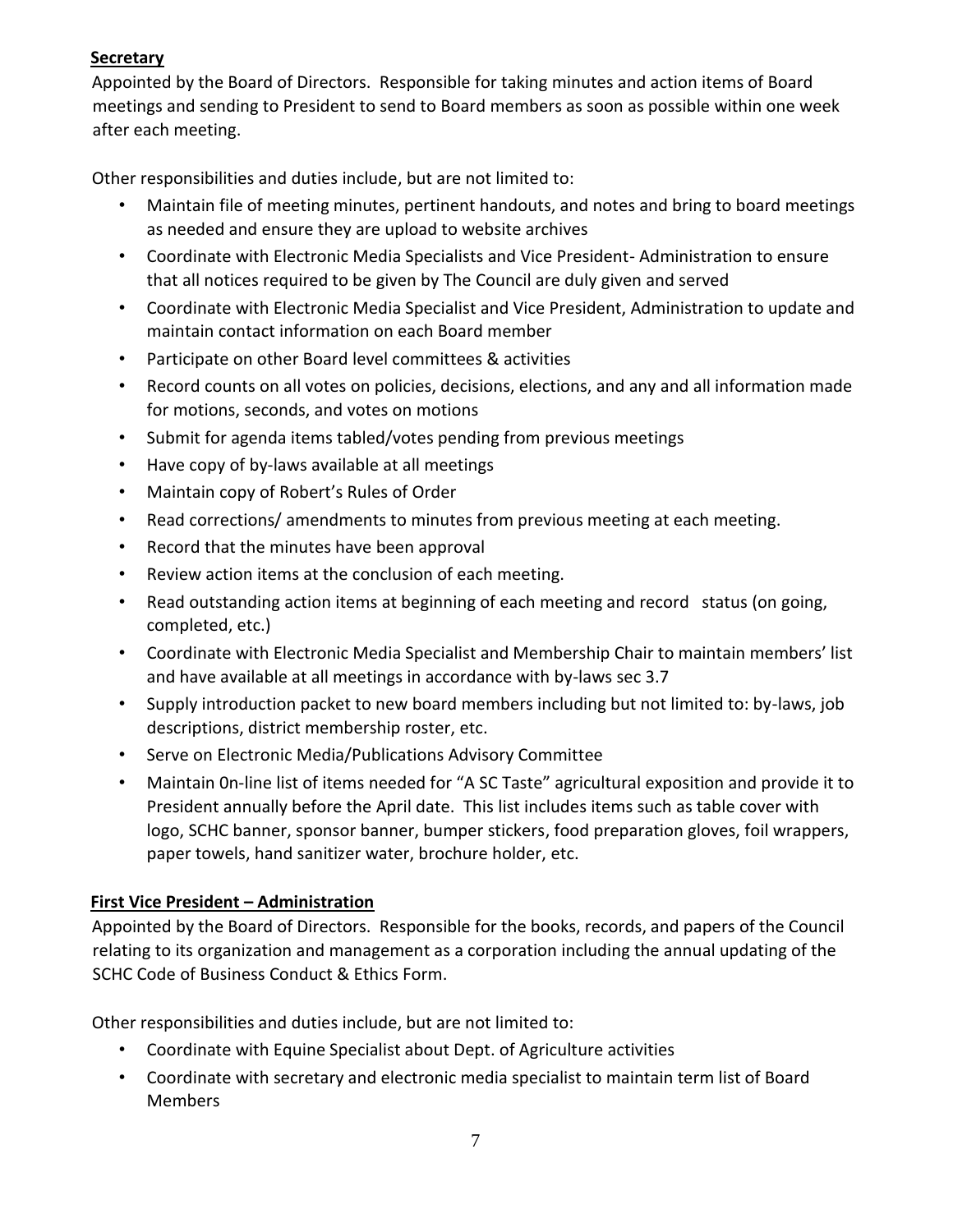- Order recognition plaques and awards.
- Chair Nominating Committee
- Serve on Finance Committee
- Arrange Financial Review of Books
- Serve on Electronic Media/Publications Advisory Committee
- Coordinate 4-H State Fair Youth Scholarship Award
- Coordinate the following committees
	- Electronic Media Membership Horse Person of Year Sponsorship Horse Welfare

#### <span id="page-7-0"></span>**Vice President - External Activities**

Appointed by the Board of Directors. Responsible for providing oversight & guidance to committees and individuals who are conducting or managing external activities or projects such as Trails, Education, Annual Meeting and Expo, and special events, assuring that these events meet their objectives and minimize conflict with other events.

Other responsibilities and duties include, but are not limited to:

- Coordinate with Equine Specialist about Dept. of Agriculture activities
- Coordinate Registration for A South Carolina Taste with President. This is an ongoing arrangement through Certified South Carolina, Dept. of Ag
- Maintain calendar of events to minimize conflicts
- Notify Board of events in which the Council may want to participate
- Coordinate the following committees.
	- Annual Meeting and Expo Committee
	- Education Committee
	- Trails Committee
	- Special Events Committee
- Serve on Electronic Media/Publications Advisory Committee
- Serve on Finance Committee

#### <span id="page-7-1"></span>**Vice President – Governmental Affairs**

Appointed by the Board of Directors. Responsible for reviewing pending legislation and keeping the Board informed of all that impacts the horse community/industry.

- Serve on Finance Committee
- Work in conjunction with the President, to maintain effective communications with key legislators, Senate A& R Committee, SC Dept. of Agriculture, SC Farm Bureau, and other individuals, agencies, and organizations that may have impact on equine issues.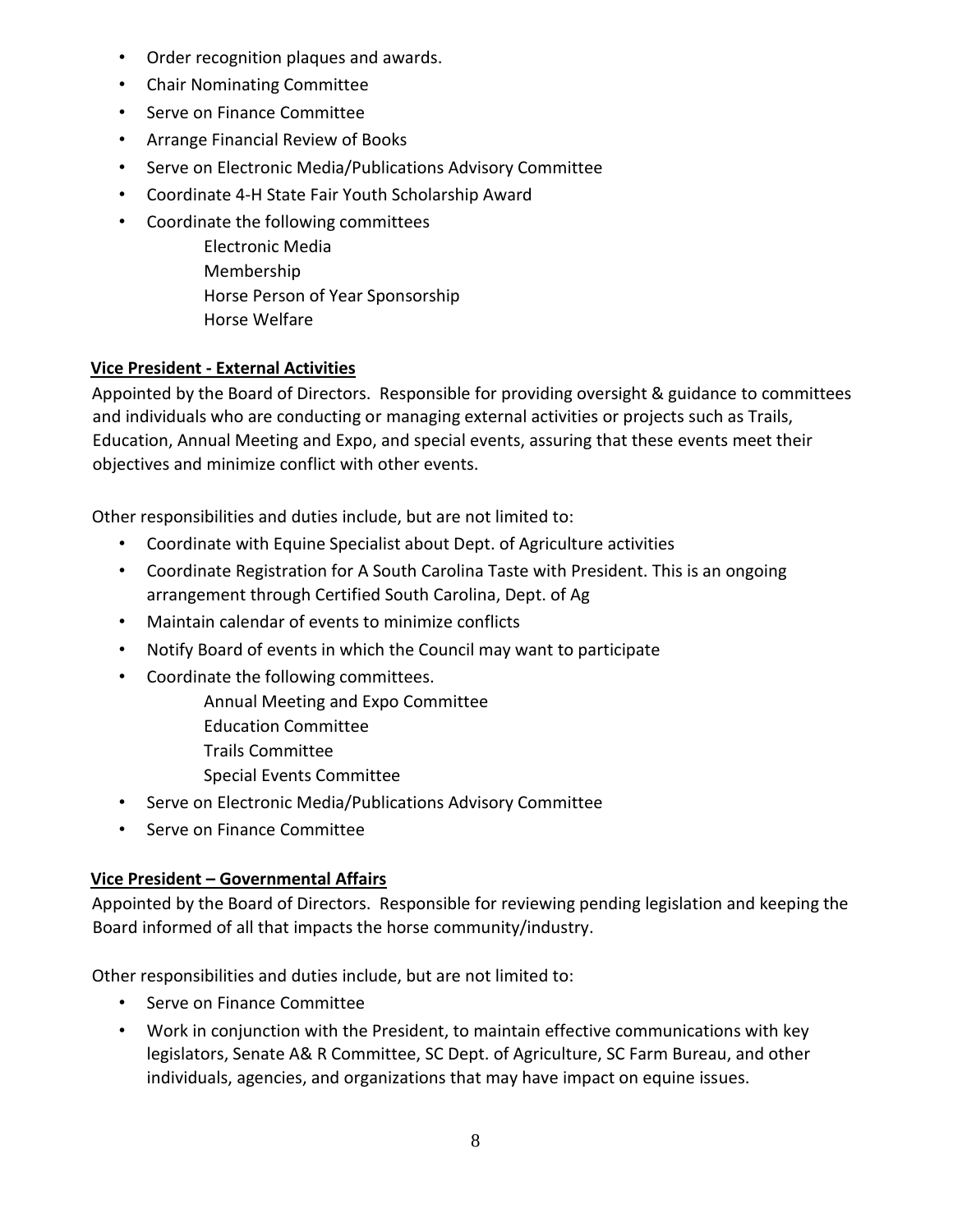- Provide information about legislative issues for the Electronic Media Specialist to communicate effectively.
- Monitor agenda/proposals of Agricultural & Natural Resources Committee via email. (Make request to receive email to GeneHogan@scsenate.gov (Gene is the current Research Director for A&R).
- Review proposed legislation that may impact the equine community/industry either negatively or positively.
- Notify the membership of all known legislation under consideration.
- Encourage members to contact their respective legislators on important issues and express their view(s).
- Coordinate A South Carolina Taste with President and Vice Presidents, Treasurer, and Secretary. This is an ongoing arrangement through Certified South Carolina, Dept. of Ag.
- Chair Legislative Committee
- Serve on Electronic Media/Publications Advisory Committee

#### <span id="page-8-0"></span>**District Directors**

Elected at the Annual Meeting of members for a 3-year term with a maximum 2 terms. Responsible for representing SCHC members in their assigned areas.

Other responsibilities and duties include, but are not limited to:

- Communicate with equine people in assigned District
- Plan at least one event in assigned District annually and promote membership growth
- Become familiar with and coordinate with horse clubs in assigned District
- Serve on the Sponsorship Committee and work to obtain sponsors in assigned District
- Work at Expo
- Attend Annual Meeting
- Represent Board and promote The SCHC at local meetings & activities
- Represent assigned District at Board meetings, updating Board on activities and issues
- Recruit local members to work on committees & projects and recommend them to appropriate Committee Leaders or Board members
- Work with elected officials in assigned District to promote equine activities
- Serve on a minimum of 2 Board level committees
- Assist other Board members with special activities as needed
- Serve on Horse Person of Year Committee (rotates annually from district to district)
- Coordinate with electronic media specialist to publicize district activities.
- Write district updates for news flashes and newsletters

#### <span id="page-8-1"></span>**Adding a director after Annual meeting**

In accordance with the By-Laws and approved by board (sec 4.3, 4.6)

- Be sure they are a resident of SC and a member of SCHC
- Provide a copy of the duties of directors.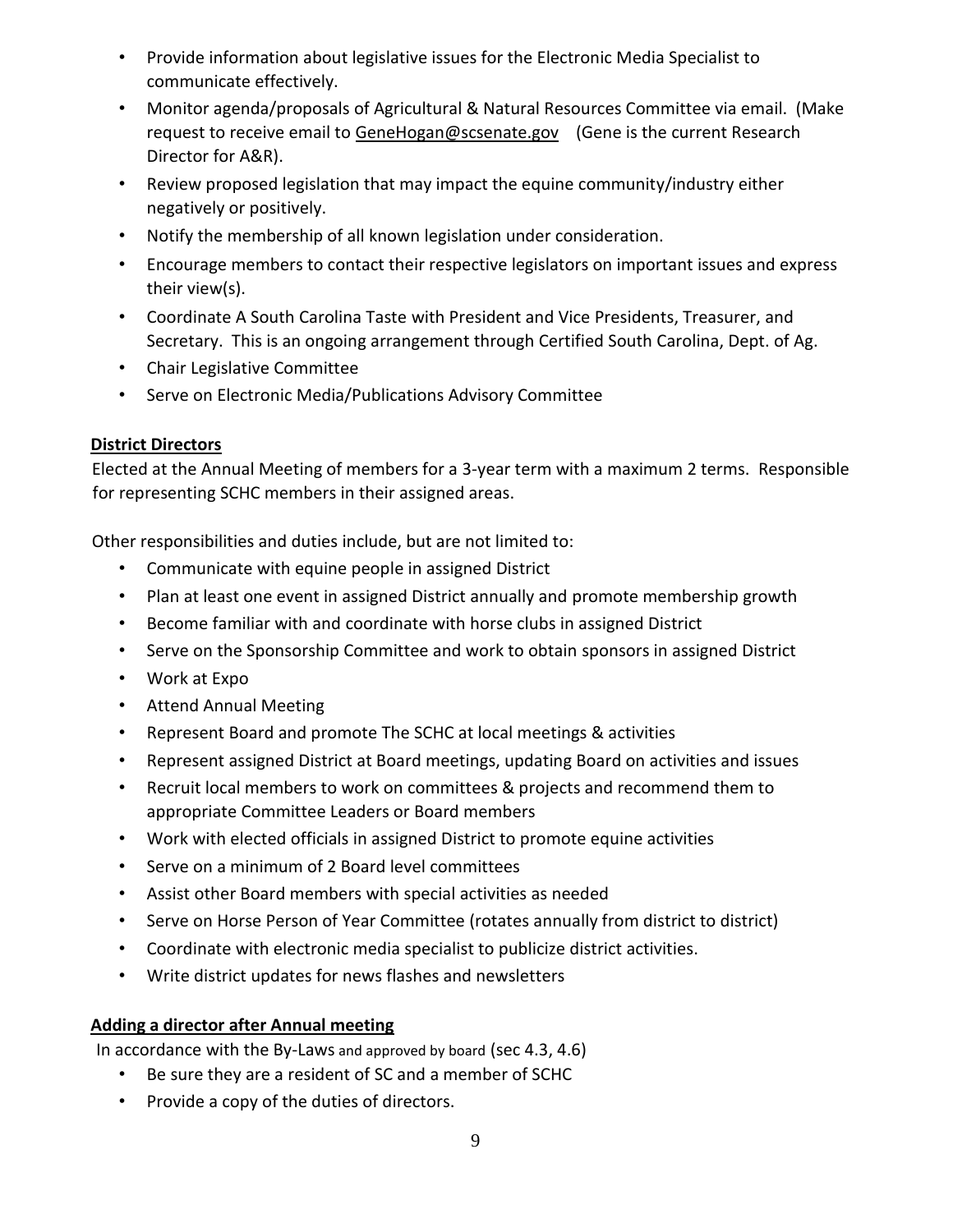- Complete profile; send to BOD.
- Introduce them at a board meeting for Board approval.
- If accepted; they will be appointed for the remaining part of the year then voted on at annual meeting.

EXAMPLE: Profile for Nominations Date: Name: Address: Email Address: Phone(s): SCHC Info: Years a member of SCHC: Current position & years held on SCHC Board of Directors or Committees: Other Positions held on SCHC Board of Directors or Committees: Reason(s) you would like to serve on the Board of Directors: Personal Information: Family: Involvement with horses (or other equine): Education/Work Background: Special skills, talents, interests: Other organization involvement: Hobbies (other than equine): Other information you would like to share:

#### **District Coordinator**

District directors will nominate a district coordinator from their district. The responsibility and authority of approval of said nominees will rest entirely with the Officers of the Organization. The position will carry the full weight of coordinating the activities of the directors in each district, holding district meetings as appropriate, planning the district events. Ensuring appropriate and adequate representation of the SCHC at other significant events such as, but not limited to, equine competitions, breed association events, fairs, 4-H and FFA events. They will also coordinate the development of membership and sponsorship for their district and represent the district at the meetings of the Board of Directors**.**

#### <span id="page-9-0"></span>**Veterinary Counsel**

Appointed by the Board of Directors. Responsible for advising SCHC on all horse health issues. Provides SCHC with information on hot health topics, emerging disease, and industry horse health related issues. Work with SCHC to ensure that all educational horse health information is correct and provided in a timely and efficient manner for the members

Other responsibilities and duties include, but are not limited to:

• Revise/update Minimal Standards of Care when needed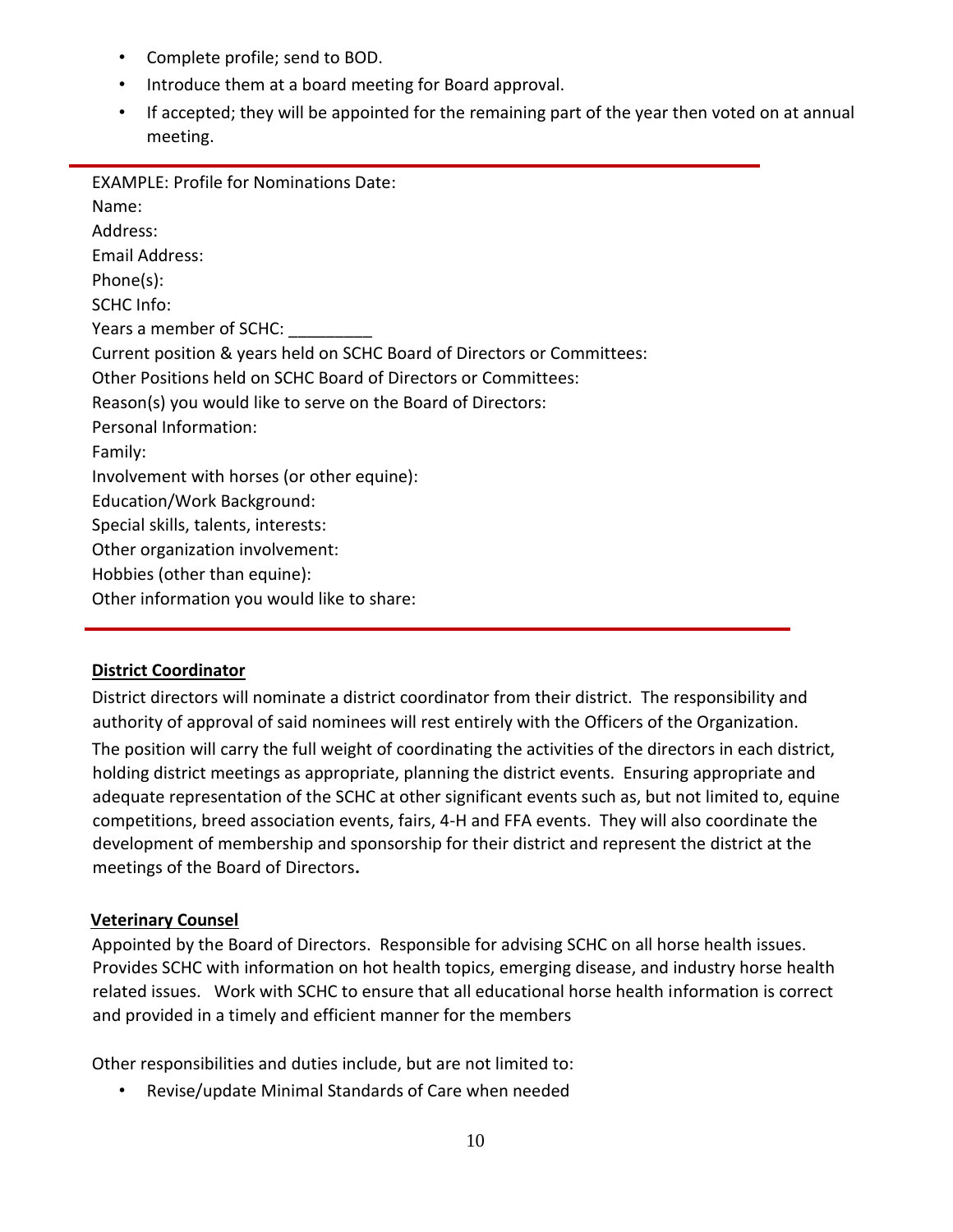- Work with Horse Welfare and Education committees
- Coordinate with Electronic Media Specialist and Expo Committee Chair

## <span id="page-10-0"></span>**Legal Counsel**

Appointed by the Board of Directors Responsible for providing legal advice to Board of Directors at the request of the President or Vice Presidents on Council matters. Is a member of the BOD. Does not vote because position is to provide legal advice.

- Review wording of public documents, flyers, brochures, etc. for legal compliance as needed
- Keep abreast of current legal issues & communicate to Board
- Work with President and Vice-Presidents on issues affecting the Horsemen's Council

# <span id="page-10-1"></span>**Board Support Positions**

## <span id="page-10-2"></span>**Electronic Media Specialist**

Responsible for Coordinating with officers to use broad based communication program to inform SCHC members of activities, events, and issues. Includes publishing newsletter(s), maintaining web site, coordinating with committees for special notices or other information, and assisting others with special events communications.

#### <span id="page-10-3"></span>**Special Appointees**

From time to time, it may be deemed necessary to appoint additional Board members for specific designated purposes (such as assistant to certain officers). Special appointees must be recommended by a current Board member and approved by the Board. No more than two special appointees (in addition to the appointed Vice-Presidents and Veterinary Council) can serve on the Board at any one time. The term of office for a special appointee will be limited to one year.

## <span id="page-10-4"></span>**SC Department of Agriculture Equine Specialist**

Participates as a liaison and assists SCHC where he/she can and will at the direction of SCHC. Coordinates SCHC participation in SC Department of Agriculture events such as the SC State Fair SCDA Booth and other events where SCHC presence is appropriate. The Equine Specialist acts in a **liaison only** capacity to the SCHC. The Equine Specialist is not allowed to participate in or directly or indirectly attempt to influence the operations/decisions of the SCHC. The Equine Specialist is not a member of The SCHC; and is not a member of the SCHC Board of Directors or any committees.

## 2014 Equine Specialist List provided to SCDA (as requested)

- Promote the benefits of SCHC whenever and wherever possible.
- Provide SCHC contact information directly to interested parties and their information directly to SCHC.
- Inform the Horse Council of legislative issues relative to the equine industry.
- Notify the Council of upcoming events and suggest how the Council can participate.
- Include SCHC articles and logo in publications and events as often as possible with SCHC approval and input.
- Attend equine events.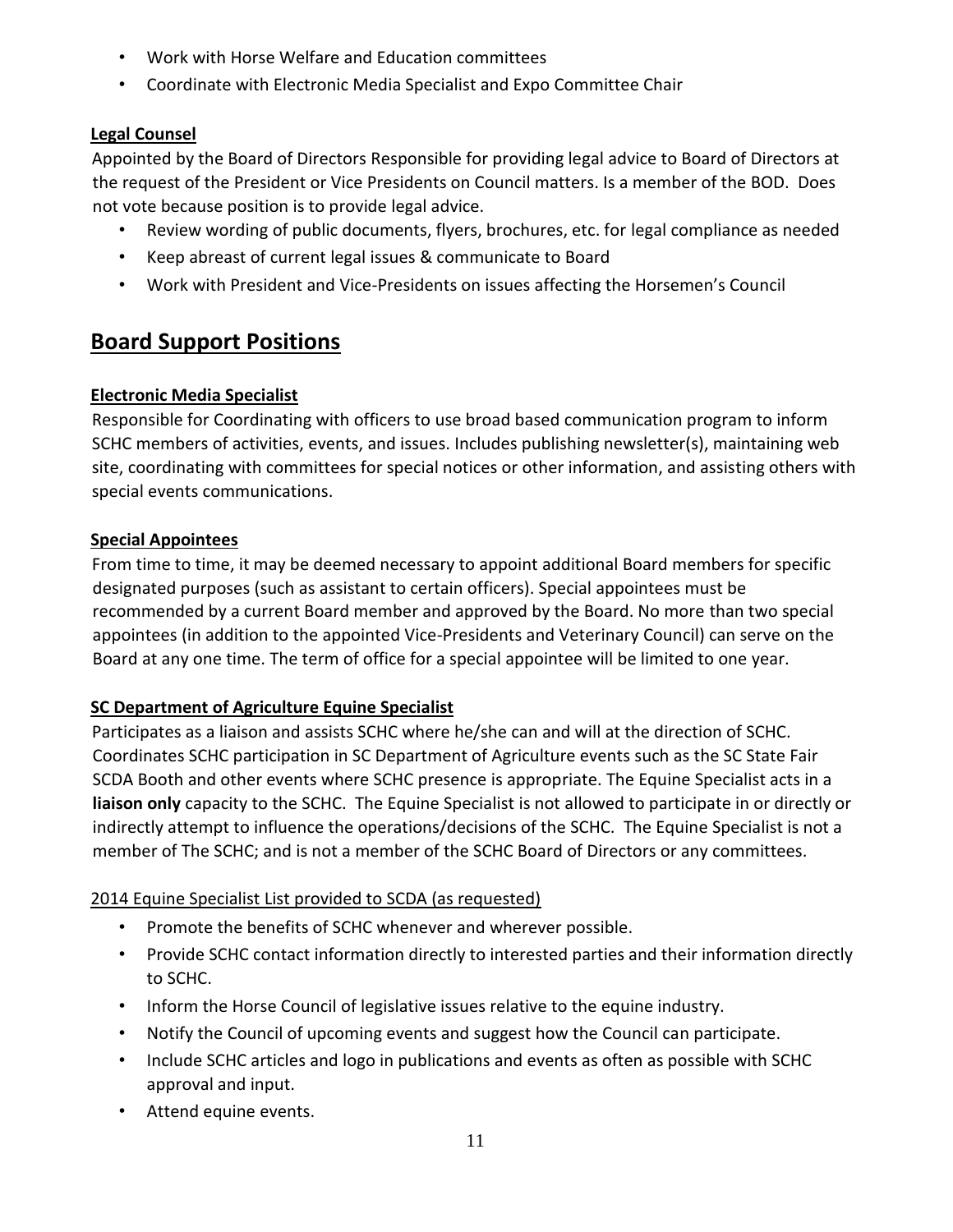- Relate Council concerns and questions to the appropriate SCDA departments/officials.
- Maintain and coordinate revisions and updates for the Emergency Evacuation Plan.
- Provide SCDA Update at each Board Meeting.
- Provide SCDA input during Board discussions.
- Meet annually with Council President, First Vice President and/or Vice President of External Activities and SCDA Assistant Commissioner Agricultural Services Division to discuss the working relationship between SCHC and SCDA.

# <span id="page-11-0"></span>**Committee Responsibilities**

#### SCHC Board of Director's Guide for Committee Chairs and Members

This committee guide is a flexible document to help in the BOD's understanding of how the committees operate and the importance of the responsibilities assigned. Committees are the operating system of The SCHC and are extremely important to our success. By following committee procedures, the business of The SCHC is conducted in an educated, efficient, and productive manner.

Following is a brief summary of committee procedures.

- The committee is the first contact for concerns, items, proposals, etc.
- When a concern arises in a meeting or comes to or from a board member, it should be referred to the appropriate committee.
- The committee will discuss (research if necessary) and then present findings and recommendations to the BOD through email prior to the BOD meeting.
- BOD will discuss committee findings and determine action. That action would be in the form of a motion to return to committee for further study; table for an on-line or next meeting; vote to approve; or vote to deny.
- Each committee chair is scheduled in the meeting agenda to report on committee activities
- Each active committee chair should submit a committee report/update to the BOD by email prior to each scheduled BOD meeting. This provides time for the BOD to read and ask questions before the meeting.

The SCHC has several types of committees which undertake certain activities each year. Some of these committees may change periodically to better reflect the needs of The SCHC membership. There are four committee categories: Activity, Standing, Special Events, and Special Purpose.

A vote is not needed to add a member to a committee. The volunteers name can be sent by email or stated in a board meeting for BOD approval.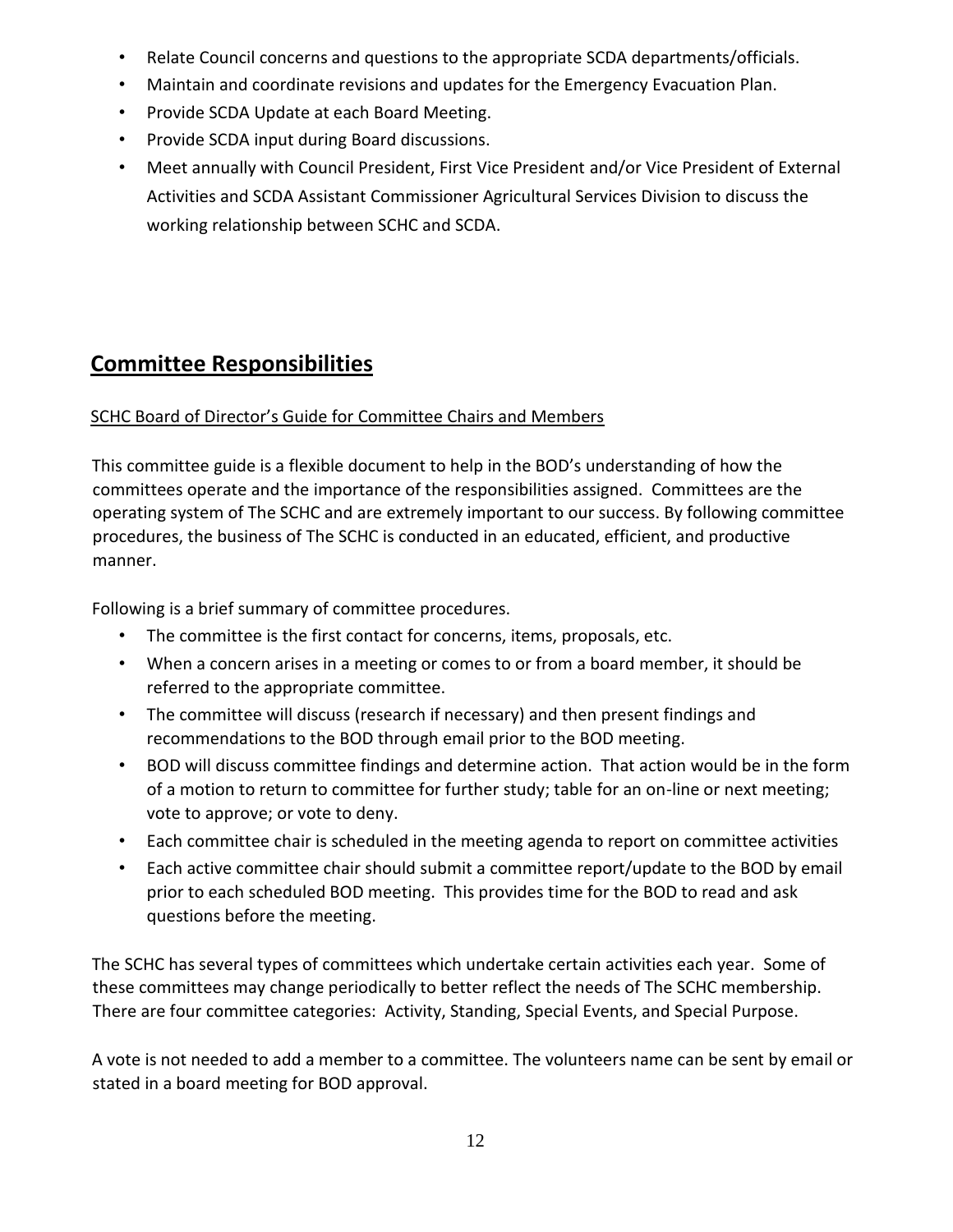#### <span id="page-12-0"></span>**Activity Committees**

Activity Committees are formed to plan and execute on-going events, programs, and activities the Board has determined are member oriented. They are comprised of Board members and organization members. (Examples---Annual Meeting and Expo, District Committees, Education Committee, Electronic Media/Publications Advisory Committee, Membership Committee, and Trails Committee)

#### <span id="page-12-1"></span>**Annual Meeting and Expo Committee**

This committee plans and executes the annual Expo and Annual Meeting of SCHC members try to schedule for 2nd Sat. in Feb, but on a date when SCHC can schedule at the venue where Expo will be held, which may not necessarily always be the 2nd Sat. in Feb. It is funded by the BOD. Responsibilities include but are not limited to:

- Presenting a proposed budget (including projected income and expenses) to the Finance Committee prior to obtaining BOD approval and prior to committing money
- Selecting and scheduling the events
- Soliciting vendors
- Soliciting program advertisers
- Obtaining volunteers
- Preparing the program
- Insuring that written materials are proofed by at least 3 people, one of whom must be an officer.
- Coordinating with the President, First Vice President and Treasurer for Annual meeting requirements such as space and schedule
- Coordinating with Sponsorship Committee Chair; Education Committee Chair; Veterinary Council; Horse Person of Year Award; Scholarship Coordinator, and Electronic Media Specialist.

#### <span id="page-12-2"></span>**District Committees**

Each District has a committee and may request up to \$500 for events. Responsibilities for each district committee include but are not limited to:

- Recruiting members
- Meeting to plan district events
- Arranging partnerships with other organizations
- Conducting a membership drive
- Disseminating information about scholarship, horse welfare and other SCHC programs

#### <span id="page-12-3"></span>**Education / 4-H Youth Scholarship Committee**

First Vice President (Chair)—members President, Vice Presidents, Treasurer, Secretary: This committee determines what the horse health educational needs are for the membership, including youth. Responsibilities include but are not limited to:

• Preparing a funding request for the Finance Committee's approval before presenting the request to the BOD for a vote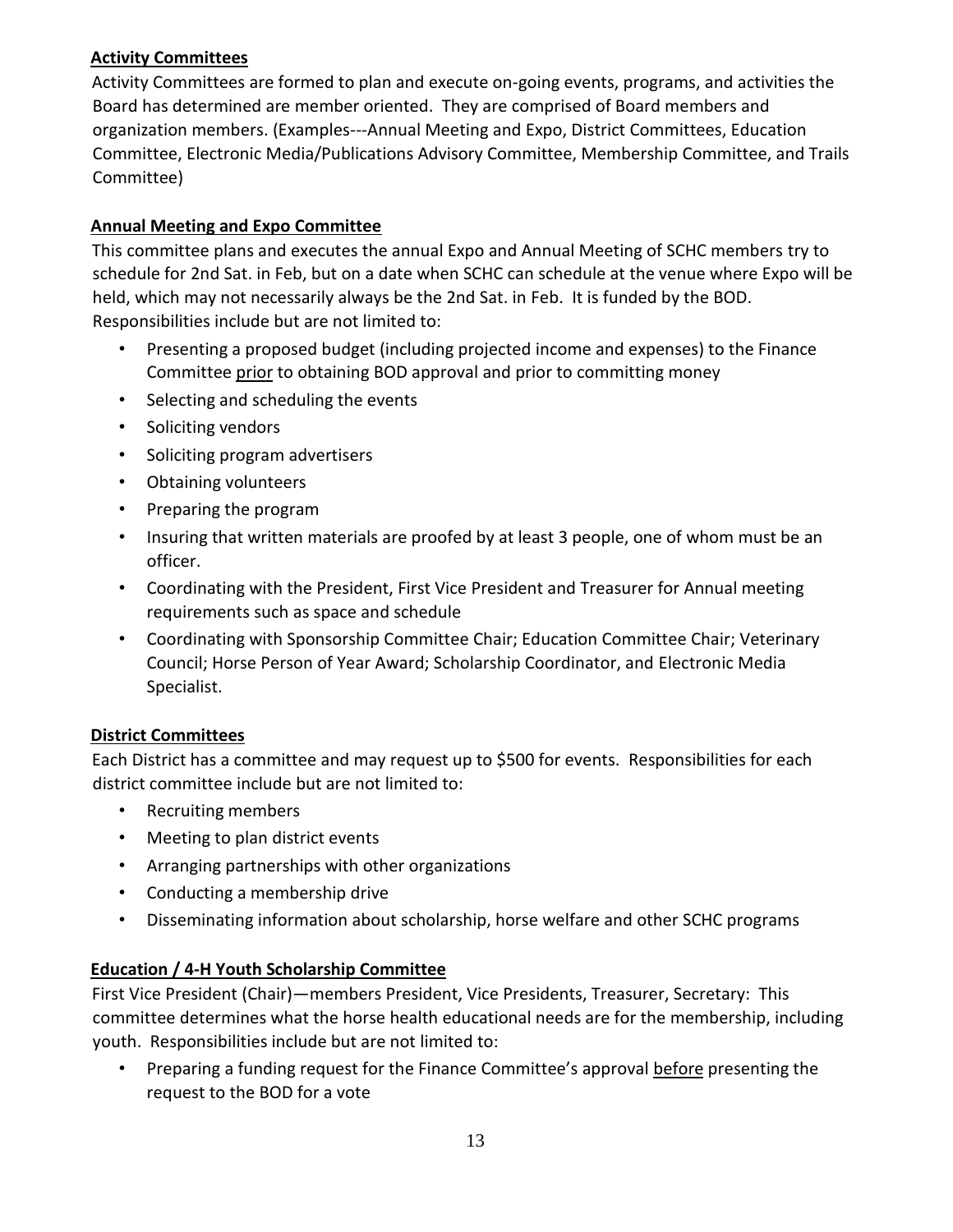- Coordinating with the Veterinary Council to obtain and provide up to date information on equine subjects
- Coordinating with other organized youth groups that the SCHC supports such as 4-H, FFA
- Sponsor youth for 4-H and FFA
- Coordinates the Equine 4-H Youth Scholarship Award with Farm Bureau Federation and SC State Fair 4-H Youth Horse Show representative.
	- $\circ$  The application process is handled through the SC State Fair 4-H Youth Horseshow. Current contact is Brenda Baldwin, bbaldwi@clemson.edu SCHC advertises the scholarship.
	- o The First Vice President or designee contacts Brenda about the date and other information and makes sure the application is on the website with an article each year.
	- $\circ$  One SCHC representative will participate in judging and will award the SCHC Big check, which the Treasurer will obtain. The actual check will be sent by the Treasurer to the winner.

#### <span id="page-13-0"></span>**Electronic Media/Publications Advisory Committee**

Electronic Media Specialist, (Chair); President; Vice Presidents; Treasurer, Secretary, Veterinary Council, and up to 3 members with special skills. This committee assists the Electronic Media Specialist in order to develop a broad-based communication program to inform SCHC members of activities, events, and issues. Responsibilities include but are not limited to:

- Publishing a newsletter
- Maintaining/updating the internet web site
- Providing special notices of information
- Assisting others with special events communications
- Insuring that all publications are proof read by at least 3 people who did not produce the material, including an officer

#### <span id="page-13-1"></span>**Membership Committee**

This committee coordinates the operational functions of membership approvals, promotions, recruiting, suspensions and terminations as approved by the Board. Responsibilities include but are not limited to:

- Revising the membership forms with BOD approval
- Orienting new members and sending out membership packets
- Making sure that all of the application procedures are followed-
	- 1. Application is received, the chairperson or designee
	- 2. Forwards payments/form to Treasurer immediately
	- 3. Records all relevant information on members
	- 4. Mails membership cards and other information to new & renewing members
- Sends reminder email or mail notices to members
- Notifies webmaster of links and sponsors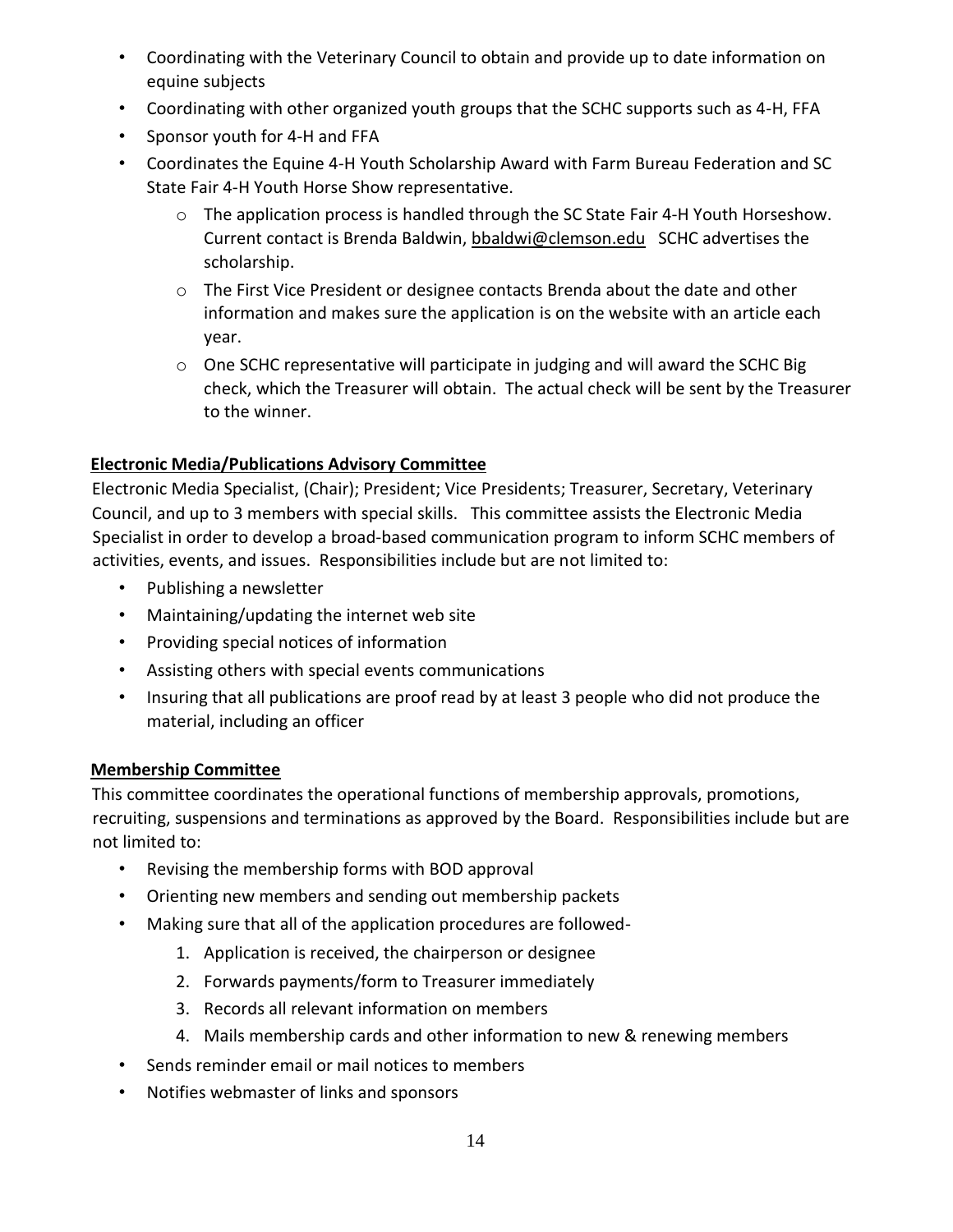- Updates newsletter mailing list (members, sponsors, other)
- Publishes updated membership list annually to Board members through the Board only access on the SCHC website
- Developing programs for providing better services to members
- Soliciting input from members which may include a membership survey
- Making recommendations to BOD for materials and program to promote membership growth

#### <span id="page-14-0"></span>**Trails Committee**

This committee maintains close liaison with state and federal trails agencies. Responsibilities include but are not limited to:

- Notifying members of public meetings regarding horse trails on public lands
- Representing the SCHC at public meetings
- Maintaining contact with in-state saddle clubs, regional trails organizations, national trails organizations, and other groups regarding trails
- Coordinating any Horsemen's Council trail rides
- Planning the Annual SCHC Trail Ride
- Coordinating participation at Myrtle Beach Heart Association Ride with Vice President of External Affairs
- Updating trail information to Electronic Media Specialist

#### <span id="page-14-1"></span>**Standing Board Committees**

Standing Committees are part of the operations of The SCHC and require specific members. (Examples---Equine 4-H Youth Scholarship Committee, Finance Committee, Financial Review Committee, Horse Person of the Year Committee, Horse Welfare Committee, Legislative Committee, Nominating Committee, and Sponsorship Committee.)

#### <span id="page-14-2"></span>**Finance Committee**

Treasurer (Chair), President, Vice Presidents for Administration, Governmental Affairs, and External Activities. Responsibilities include but are not limited to:

- Approving Emergency Expenditures up to \$1000
- Reviewing Contracts
- Reviewing Grant Proposals
- Reviewing Committee Budgets
- Obtaining services of person(s) with accounting or financial background to conduct annual financial review
- Presenting results to BOD
- Working with Treasurer to address any areas for improvement
- Reviewing financial information; requests special reports
- Making recommendations to Board on managing SCHC finances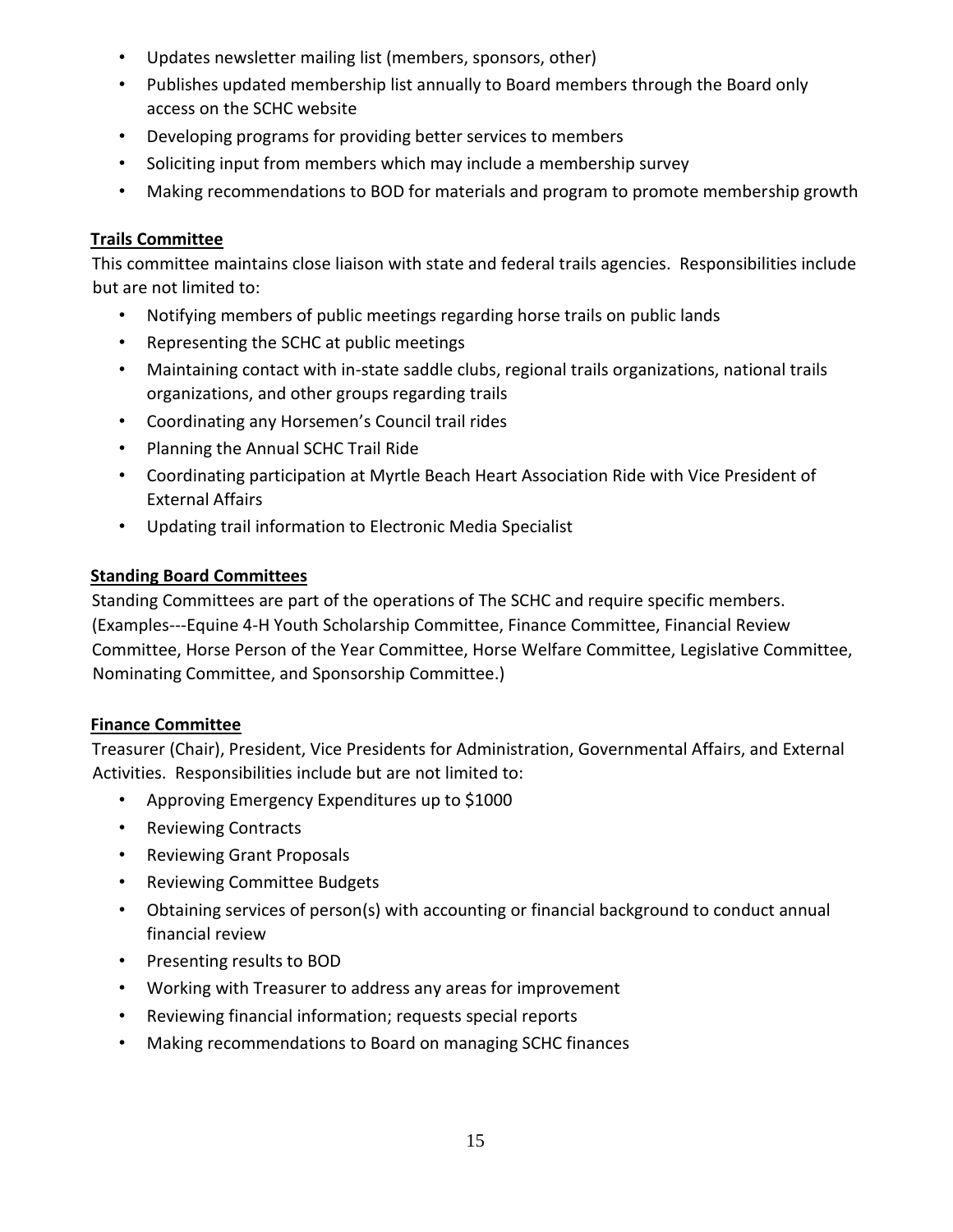#### <span id="page-15-0"></span>**Horse Person of the Year Selection Committee**

The District, and, consequently, the directors and members rotate annually. Note: This award may have a recipient from any district if a special consideration is warranted. Responsibilities include but are not limited to:

- Coordinating the application process for the Horse Person of the Year Award and the presentation of the award at the Expo
- Soliciting nominations from members within their District
- Insuring that nominees reside in SC; are legal residents; and demonstrate sustained impact for the betterment of SC horses.
- Selecting one nominee and present the name and reasons for selection for BOD approval prior to Dec.
- Notifying recipient after BOD approval and issue invitation to attend Expo with family for the presentation.
- Providing an article about the recipient with a picture to First Vice President –Administration, Electronic Media Specialist, and the Expo Chairperson by December 31

#### <span id="page-15-1"></span>**Legislative Committee**

- Vice President, Governmental Affairs (Chair), and members from each district: Responsibilities include but are not limited to:
- Refrain from influencing legislation through lobbying
- Work closely with the President and other members of the Board, to develop relationships and communicate with other equine organizations, in order to obtain input and to exchange information on legislative issues
- May represent SCHC at certain government events

#### <span id="page-15-2"></span>**Horse Welfare Committee**

This committee provides and maintains a statewide network of resources available for horses in need including Horse Help Hotline, Stallions to Geldings Grants, and emergency grant funding.

Responsibilities include but are not limited to:

- Revising Horse Help Hotline list of rescue and animal control contacts
- Contacting appropriate rescue organizations and law enforcement when reports of abuse or neglect are made to SCHC
- Requesting funding as needed through the Finance Committee
- Maintaining Stallions to Geldings Grant funding application forms on line and processing them as outlined below:

1. Rescue and other groups holding clinics

- Process applications which will have the number of horses. The group is responsible for submitting an amount request and why they need the grant. The group is responsible for all Veterinary forms, payments, and liability.
- Contact the applicant and confirm information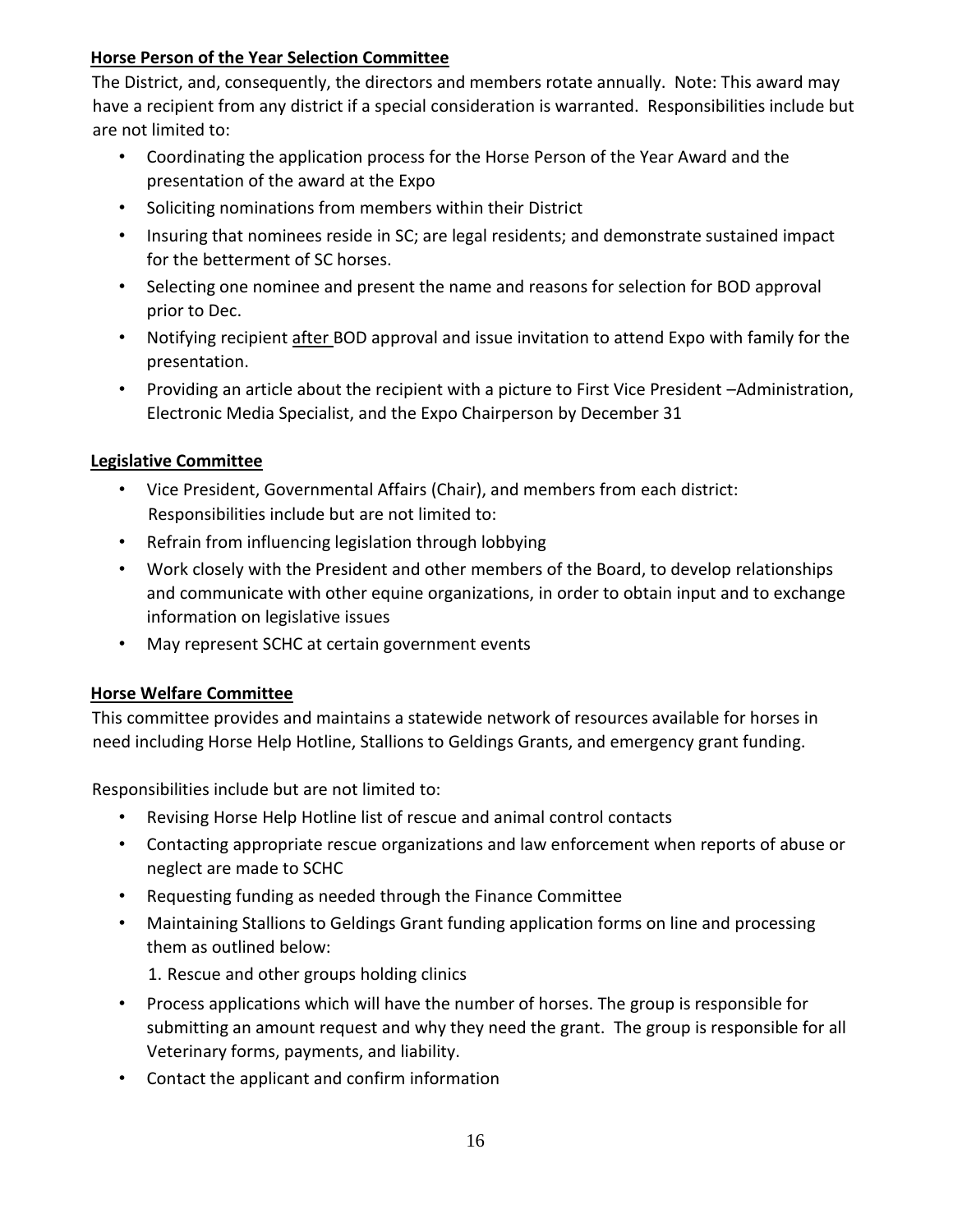- $\circ$  Present request to committee members and the Treasurer for approval and for the amount SCHC will grant to the group which is usually #300 depending on the number of horses.
- o Contact committee members. At least 3 "yes" responses are required, including the Treasurer.
- $\circ$  Notify group that a check will be sent to them in the amount specified after the gelding clinic.
- 2. Hardship cases
	- Statement of need must be submitted with Application  $\circ$  Contact the applicant and confirm information. Ask if they can transport equines to Vet center or office.  $\circ$ Present request to 3 committee members and the Treasurer for approval and for the amount SCHC will pay directly to Vet (20% to 50% or more depending on need)
	- Once approved:
		- o Make phone contact with Vet of applicant
		- o Explain SCHC Grant to Vet, stressing number of equines we have helped and our 501c3 status

o Negotiate with Vet for a reasonable price per head. Depending on circumstances SCHC may pay full amount for one or two horses.

o Get email address of Vet.

- o Inform Vet the exact amount to bill directly to SCHC Treasurer.
- o Provide contact information for vet to email/mail invoice to SCHC Treasurer, donna.patterson@parksterllingbank.com Donna Patterson, 902 Berkeley Dr, Clemson, SC 29631

o Inform Vet of the exact amount the applicant will pay directly to vet.

- o Communicate in writing (email) with the vet to confirm
	- 1. The agreed amount for the procedure
	- 2. The amount SCHC will pay
	- 3. The amount the applicant will pay
	- 4. Note exactly what SCHC will pay for and what the applicant will pay for.
- o Communicate in writing with applicant.
	- 1. Be very specific as to what they are expected to pay directly to the vet.
	- 2. Note that the fee per head does not include the farm call.

#### <span id="page-16-0"></span>**Nominating Committee**

(Chair) First Vice President- Administration; A member from each District including the chair: This committee is formed in accordance with the By-Laws and approved by board (sec 4.3, 4.6, 6.1, 6.2) and executes its responsibilities which include: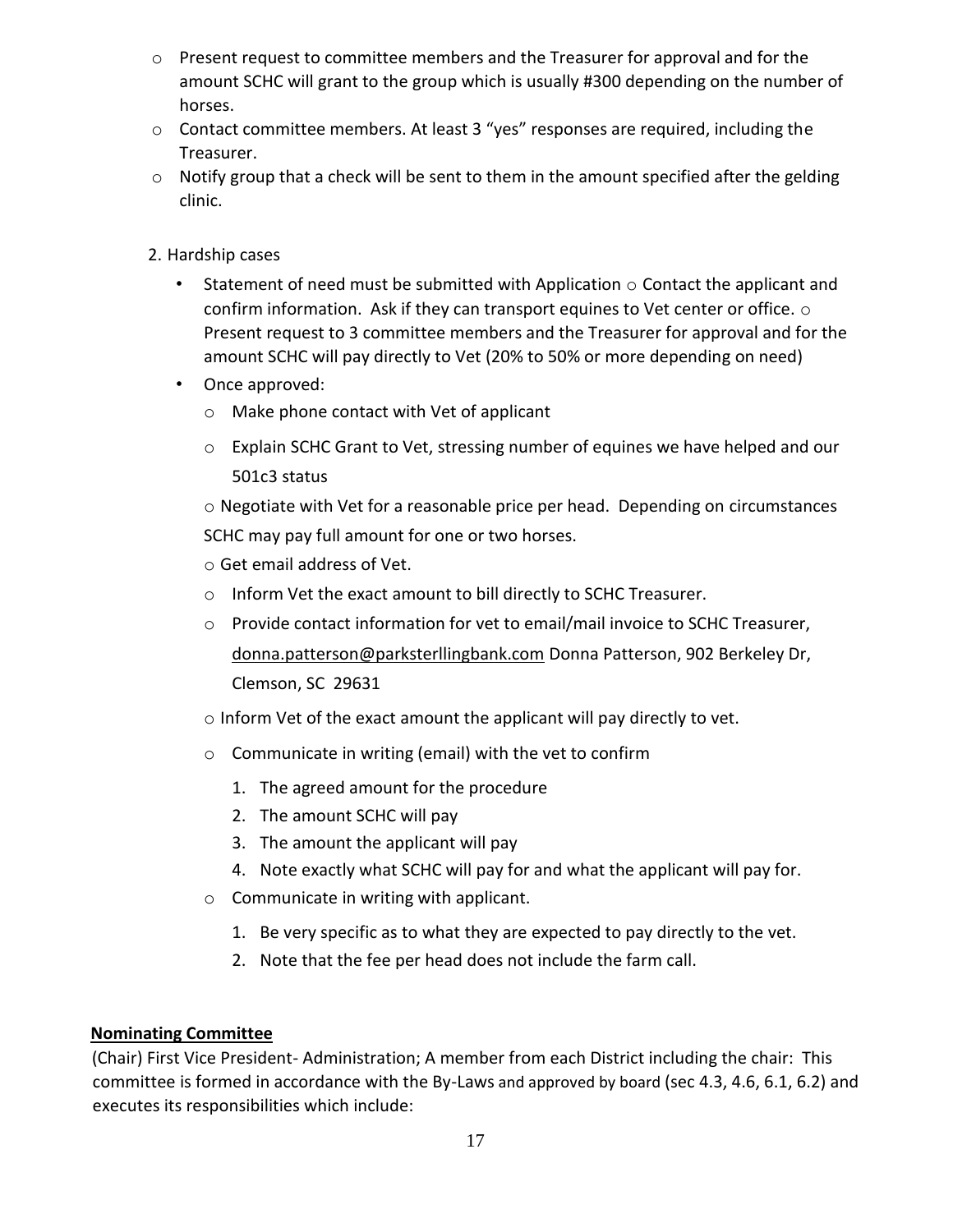- Soliciting recommendations for qualified applicants
- Preparing a list of nominees for each of the officers and any board seat that may become vacant because of term expiration or other reasons
- Developing individual profiles
- Communicating nominations to Board and regular members in advance of annual meeting
- Preparing ballots
- Coordinating the elections process at the Annual Meeting. Nominee(s) from the floor must be present, a SCHC member by the record date per Section 3.6 of the Bylaws, a resident of SC, living in SC, and be prepared to give to the voting membership whom are present, a synopsis of qualifications, whether in writing (as a hand out) or oral, but, if elected, completed profile (pg.9) must be on file with SCHC. Once the profile is on record, profile will stay in place for any future elected positions, unless it needs to be updated.
- Set deadlines by sending out slate to BOD for approval. This needs to be done in time to get the slate to members.
- Send slate out to members 30 days before Annual meeting

## <span id="page-17-0"></span>**Sponsorship Committee**

Comprised of Board Members: This committee coordinates the SCHC annual sponsorships. Responsibilities include but are not limited to:

- Maintaining current list of sponsors
- Keeping approved ad copy and disseminating as needed
- Sending annual renewal notices or requests for Board members to contact sponsors in their regions
- Obtaining sponsor recognition materials such as the Sponsor Banner (Bill Steele has been arranging this)
- Communicating appreciation to sponsors
- Coordinating with Treasurer on Registration forms and who has paid
- Providing Electronic Media Specialist and Expo Chair with sponsor information
- Working with other board and council members to secure sponsors
- Updating sponsor package forms as needed

Suggestions for Selling a Sponsorship, Vendor Space, and/or for Silent Auction/Tag Sale Donations

- 1. Get Your Forms together (go to [http://www.schorsemenscouncil.org/board](http://www.schorsemenscouncil.org/board-documents.html)[documents.html](http://www.schorsemenscouncil.org/board-documents.html) [\)](http://www.schorsemenscouncil.org/board-documents.html):
	- Sponsor Packet (*Information sheet for the correct year and Registration form which serves as a contract*)
	- Receipt Form
	- Vendor Form
	- Silent Auction/Tag Sale Form
- 2. Try to approach people and businesses that you know.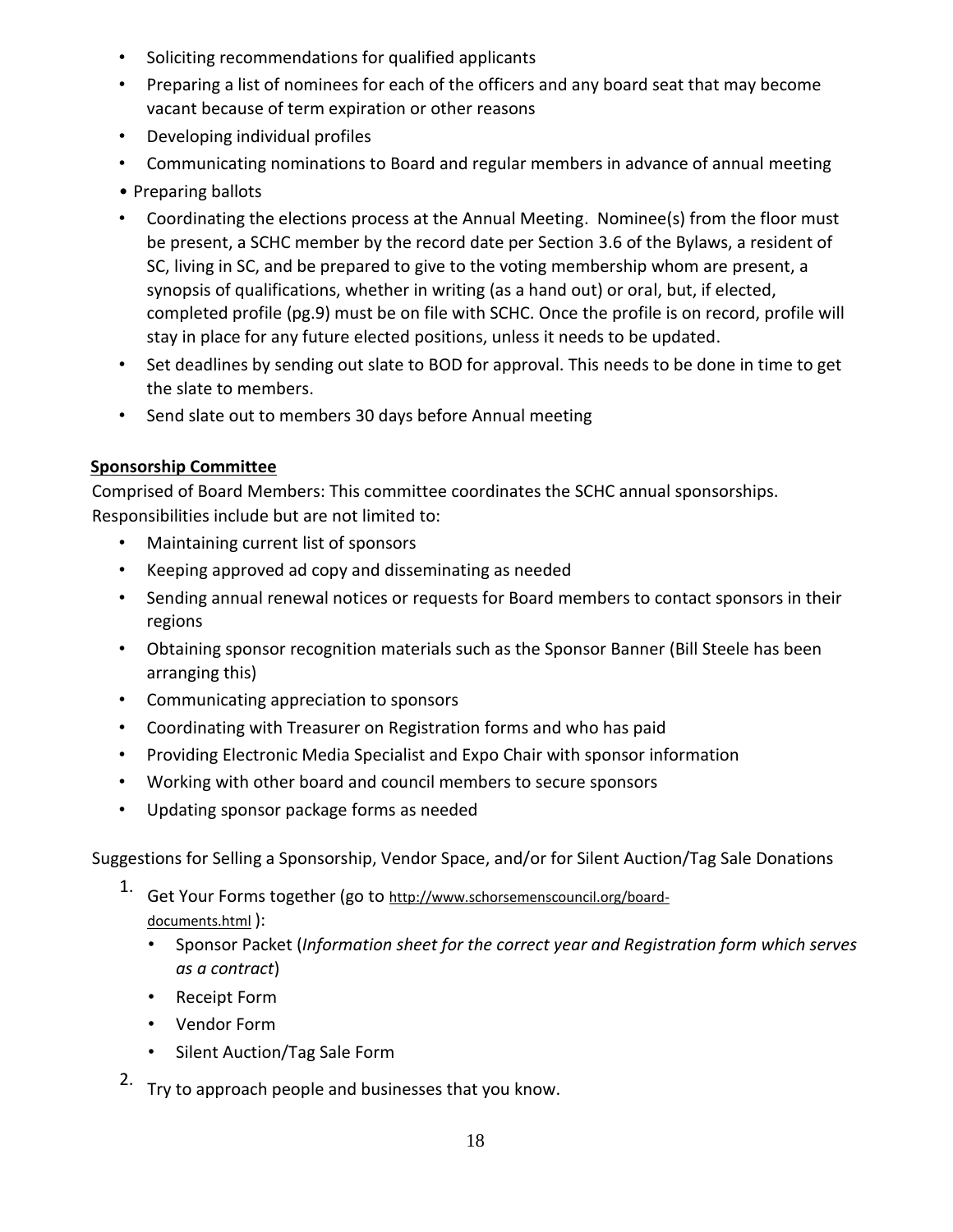- If they have sponsored SCHC, donated or been a vendor before
	- Thank them
	- Talk about what their support has helped accomplish. And the programs SCHC have Stallions to geldings and Youth Scholarship. (See <http://www.schorsemenscouncil.org/stallions-to-geldings.html> <http://www.schorsemenscouncil.org/scholarships.html>
	- <http://www.schorsemenscouncil.org/history.html> [o](http://www.schorsemenscouncil.org/history.html)n SCHC Website)
- If you are contacting someone new or out of town
	- Call first and talk with them about SCHC. (our 501c3; our 20+years; our Youth Scholarship Program; Stallions to Geldings Grants; Horse Welfare Horse Help Hotline; etc.,)
	- Go over the sponsorship options and Email the info to them.
	- Follow up with a phone call a few days later.
	- Be sure to personalize your interaction and demonstrate your genuine passion for the SCHC programs.
	- Remind them to email the ad to the sponsor committee chair, and the Check and completed form to SCHC Treasurer.
	- Be sure to give completed [Receipt Form](http://www.schorsemenscouncil.org/uploads/2/7/9/1/27916357/2014donation_receipt.pdf) to Sponsor or Donor for their records.

#### EXAMPLE of Renewal email

Subject: SC Horsemen's Council Sponsorship

Happy New Year *Sponsor's contact person's name*!

January means sponsor renewal time for the SCHC.

*EXAMPLE "Southern Eights Farm, LLC"* has been a loyal supporter and we appreciate that very much. Without your support, the youth scholarship program and the stallions to gelding's grants would be impossible. SCHC has also given out over \$3000 in scholarships to youth.

SCHC has help geld over 150 horses, father helping the problem of unwanted horses.

With each of our programs we let participates know it was made possible by our sponsors! To see what your support has accomplished please visit our websi[te www.schorsemenscouncil.org](http://www.schorsemenscouncil.org/) Last year you were a *EXAMPLE "\$1000 Gold Sponsor"*. We understand how difficult the economy has been and thank you very much in advance for continuing at that level (or even being able to increase it).

I have attached the sponsor information. Let me know if you would like your 2015 ad used for 2016 or if you will be sending a new one.

You can see your current information here <http://www.schorsemenscouncil.org/sponsors.html> for a new ad, please email to *Chair of committee*

Please call or email me if you have questions or concerns. The SC Horsemen's Council is looking forward to the New Year. Thank you again for your support.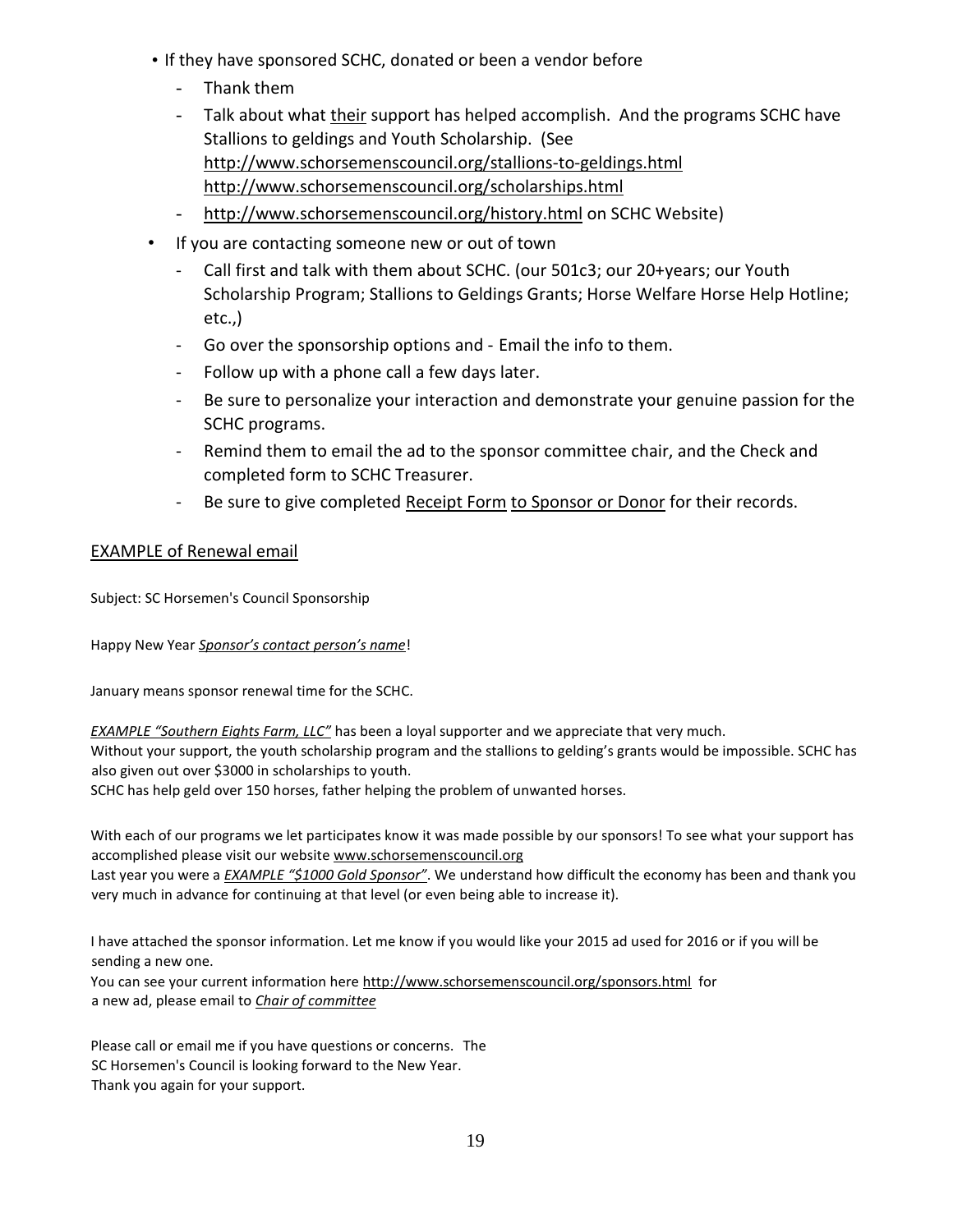#### <span id="page-19-0"></span>**Special Events Committees**

Special Events Committees are formed to coordinate or plan specific events or address specific needs that occur infrequently. (Examples---- 2008 SETC, 2013 NETC) Establishment and responsibilities must be approved by the Board of Directors.

#### <span id="page-19-1"></span>**Special Purpose Committees**

Special Purpose Committees are formed as a one -time only committee with a specific purpose and timeline. (Example---- Feasibility Committee) Establishment and responsibilities must be approved by the BOD.

#### <span id="page-19-2"></span>**Meeting Guide**

The procedure when a Board member is contacted by people wanting to make a presentation to the BOD is:

- 1) Director or Officer will refer person to appropriate committee
- 2) Person will send the information to committee
- 3) Committee will discuss information and report to the BOD if necessary
- 4) Committee, as part of presentation, may request time for a guest speaker.

The President sets the Agenda. Please provide the following information at least 2 weeks prior to the meeting. Depending on what is on the agenda, there may not be time for a long presentation (over 5 or 10 minutes)

1) The Topic 2) Time necessary to present 3) The expected outcome 4) The name of the person who will be speaking

# <span id="page-19-3"></span>**South Carolina Horsemen's Council – Expense Approval Procedures**

#### Expense Approval Authorization:

 President – Sole approval authority for expenses up to \$500 or any budgeted expense up to \$1,000 in conjunction with Treasurer's co-approval. In the event of the President's unavailability, or the need for immediate action, the First Vice President may authorize the expenditure. Any expenditure greater than \$1000 or any non-budgeted expenditure, must have the approval of the Board of Directors.

 Treasurer – Sole approval authority for expenses up to \$250 or any budgeted expense up to \$1,000 in conjunction with President's co-approval.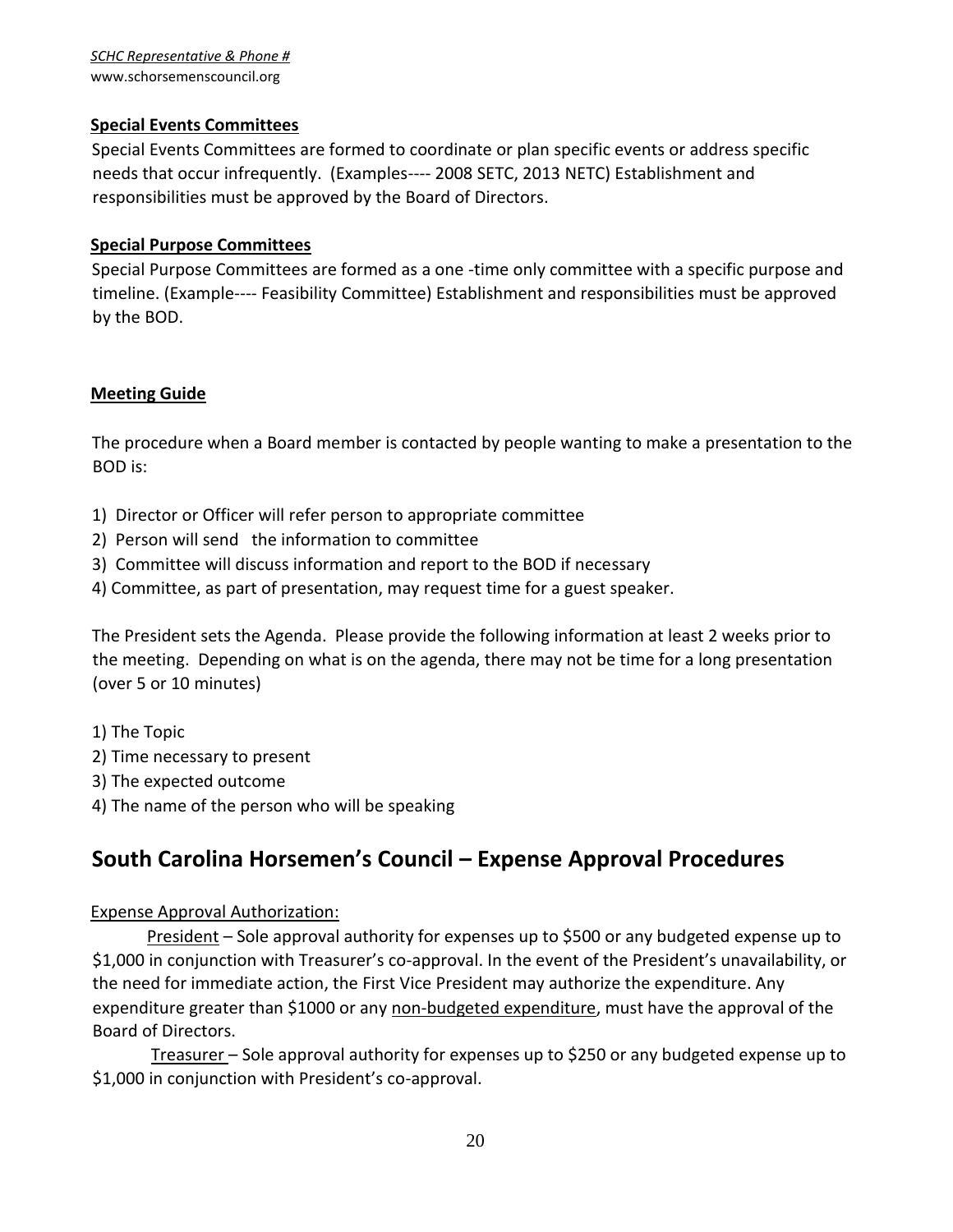Finance Committee – Approval authority for expenses up to \$2,000 with report to Board of Directors of such expenditure at the next scheduled Board meeting. Emergency expenditures may be authorized by the Finance Committee up to \$1000 in the absence of sufficient time to obtain full Board approval. A full report on the action must be made by the Finance Committee to the Board at the next scheduled meeting.

 Board of Directors – Approval authority for any unbudgeted expenses exceeding designated authorities or any budgeted expense over \$2,000.

 Committee Chairmen – Approval authority for expenditures up to \$500 specifically itemized within their committee budget in conjunction with Treasurer's co- approval.

Proper receipts and documentation of all expenditures must be furnished to the Treasurer prior to issuance of the check.

#### <span id="page-20-0"></span>**Officer & Director Reimbursement Guidelines**

The members of the Board of Directors currently pay their own expenses to regular & special Board meetings, annual meeting, local district meetings, local district travel, and normal committee activity.

Only extraordinary expenses may be reimbursed by SCHC. Such expenses may include, but not be limited to the following:

- Registration fees when representing SCHC at the Board's request
- Travel & lodging costs to special meetings, seminars or events when representing SCHC at the Board's request
- Miscellaneous expenses associated with approved purchases for SCHC such as postage, printing, etc.
- Travel expenses associated with a major committee planning activity such as SETC / NETC or similar event

#### <span id="page-20-1"></span>**Recommended Finance Committee**

The Finance committee should consist of the President, Treasurer, Finance Committee Chmn., First Vice-President, Vice President-External, & Vice President - Legislative. The Finance committee should administer the Council's finances in accordance with the By-Laws, and under the direction of the Board of Directors. A minimum of three (3) approving any expense as designated herein. These are interim measures adopted by the Board given the current financial circumstances. This procedure will be reviewed as the financial circumstances change with the intent of defraying more of the Officer & Director expenses associated with serving on the Board of Directors The committee should submit an annual budget to the Board for approval at the beginning of each year.

#### **THE SOUTH CAROLINA HORSEMEN'S COUNCIL (SCHC) CODE OF BUSINESS CONDUCT AND ETHICS**

This Code of Business Conduct and Ethics sets out basic principles and standards of conduct to guide all officers and directors of THE SOUTH CAROLINA HORSEMEN'S COUNCIL (SCHC). All of our officers and directors must conduct themselves in accordance with these principles and standards.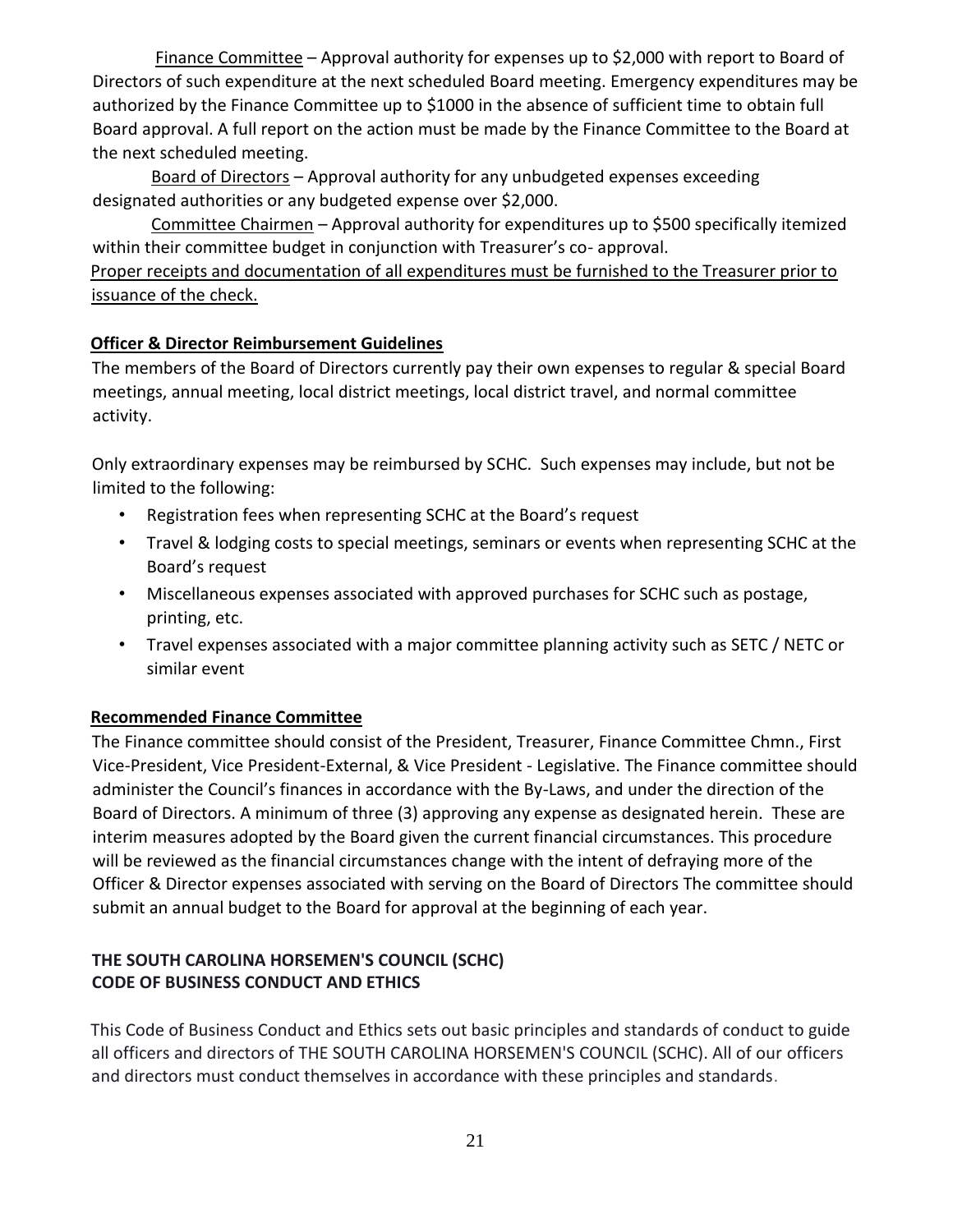A committee of SCHC representatives will be appointed to investigate any claims of violations of this Code. Those who are found in violation of the standards in this Code may be subject to disciplinary action, including dismissal. If a director or officer is in a situation that he or she believes may violate or lead to a violation of this Code, he or she should consult the Board of Directors.

**1. Directors and Officers Should Act Honestly and Ethically.** The SCHC directors and officers should act ethically and in good faith, with honesty and integrity, when acting on behalf of the SCHC or in connection with the SCHC business or operations.

#### **2. Directors and Officers Must Comply with Laws, Rules, and Regulations.**

Obeying the law, both in letter and in spirit, is the foundation on which the SCHC ethical standards are built. All officers and directors must respect and obey the laws of the jurisdictions in which we operate. Any officer or director who is unsure about any aspect of these laws should seek advice from the Board.

Any director or officer who has been convicted of or pleaded guilty to a felony must immediately report such information in writing to the Board.

- **3. Public Disclosure Should Be Full, Fair, Accurate, Timely, and Understandable**. Officers and directors who are involved in the preparation of SCHC reports, documents and/or public communications have a responsibility to promote full, fair, accurate, timely, and understandable disclosure in such reports, documents, and communications.
- **4. Directors and Officers Must Avoid Conflicts of Interest.** Directors and officers must avoid conflicts of interest involving the SCHC and its business. A director or officer with a conflict of interest transaction is subject to the approval, authorization, and ratification by the SCHC Board pursuant to South Carolina law and 501 (c) (3) regulations. A "conflict of interest" occurs when an individual's private interest interferes or appears to interfere, with the best interests of the SCHC as a whole. A conflict can arise when an officer or director takes actions or has interests that make it difficult to perform his or her work for the SCHC objectively and effectively. Potential conflicts can also arise when an officer or director, or a member of his or her family receives improper personal benefits as a result of his or her position in or with the SCHC. Any officer or director who becomes aware of a conflict, or potential conflict, or any material transaction or relationship that reasonably could be expected to give rise to a conflict of interest should bring it to the attention of the Board. Conflicts of interest may not always be clear; so, if you have a question, you should consult with the Board or legal counsel designated by the Board.
- **5. Directors and Officers Must Maintain Confidentiality.** The SCHC officers and directors must maintain the confidentiality of information entrusted or made available to them as confidential, except when disclosure is authorized by law or 501 (c) (3) regulations. That information must not be used for personal advantage.
- **6. Directors and Officers Shall Not Take Corporate Opportunities.** Officers and directors shall not use the SCHC property, information, or position if used to promote a member's business or service or self-interest over the best interest of the SCHC. Officers and directors owe a duty to the SCHC to advance its legitimate interests when the opportunity to do so arises.
- **7. Directors Behavior.** Behavior such as, being disruptive, disrespectful (personal attacks), threatening, disparaging fellow board members, disparaging the SCHC or intentionally or un-